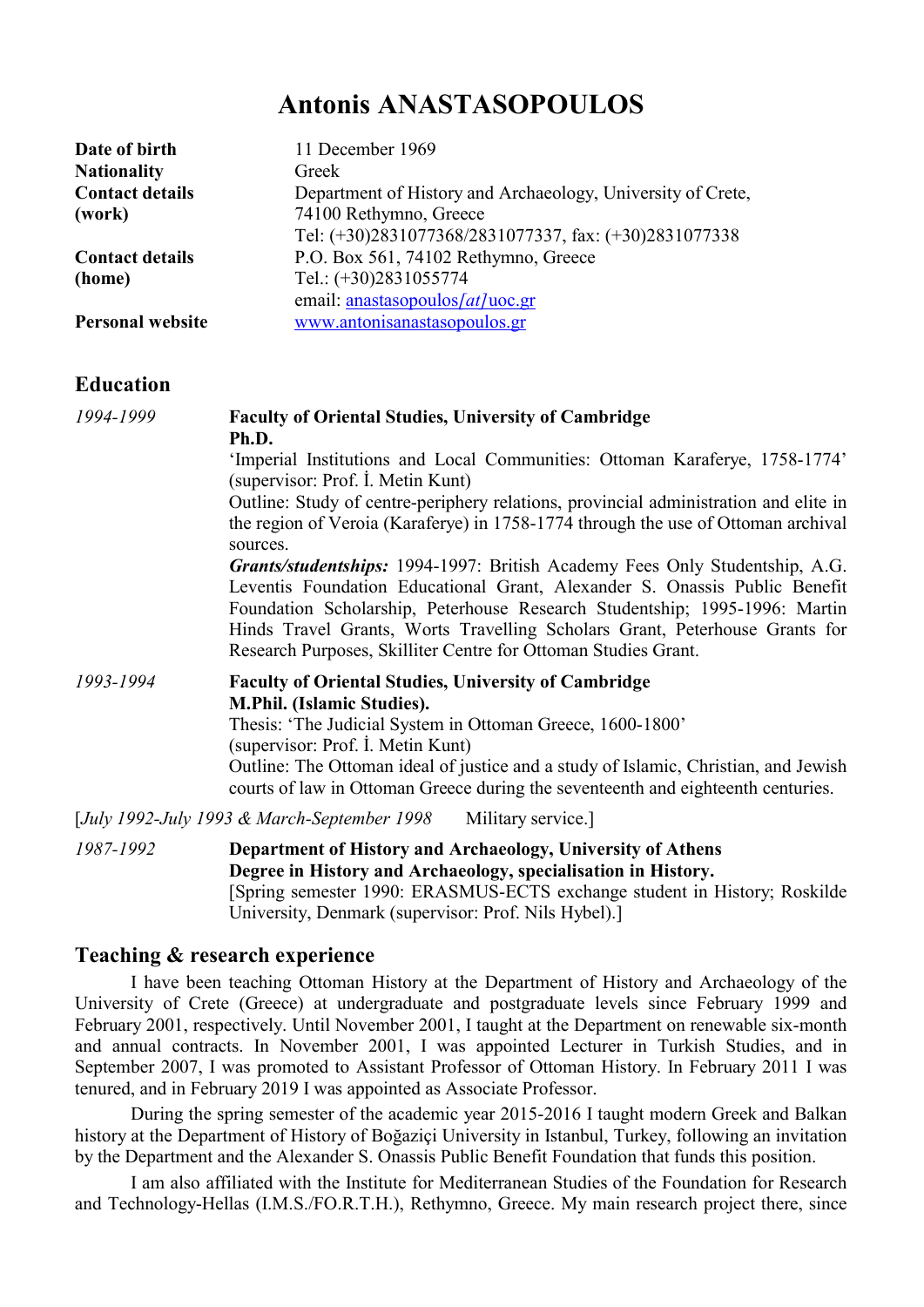spring 2001, has been the study of Islamic gravestones from Ottoman Crete, both as objects and through their epitaphs. An online database of more than 300 gravestones from the town of Rethymno is accessible through the webpage of 'Digital Crete', a project of the I.M.S./FO.R.T.H. (http://digitalcrete.ims.forth.gr). Research on gravestones was recently expanded to include Heraklion and Chania, the other major towns of Ottoman Crete. Other research projects that I run or have run at the I.M.S./FO.R.T.H. as head or co-head of research teams, concern: i) 'Historical and archaeological testimonies about water and its management in Crete during the Venetian and Ottoman periods, with an emphasis on the region of Heraklion' (http://waterincrete.ims.forth.gr, a database of more than 1,000 entries), ii) 'Social parameters and effects of diseases: a historical approach' (http://healthincrete.ims.forth.gr, a database of more than 800 entries), iii) 'A historical study of the management of water resources in Crete', iv) 'CuRe – Cultures and Remembrances – Virtual Time Travels to the Encounters of People from the 13th to 20th Centuries. The Cretan Experience' (together with Dr Elias Kolovos); I.M.S. has undertaken to reconstruct the route of the Ottoman traveller of the seventeenth century Evliya Çelebi in Crete (project partners: Hamburg University, Ludwig-Maximilians-Universität München, FO.R.T.H., NovelTech), v) transliteration and publication of the first volume of the registers of the Ottoman kadı court of the town of Veroia, in northern Greece (together with Drs Eleni Gara and Elias Kolovos). Projects (i) and (ii) above were funded by the Programmatic Contract between the General Secretariat for Research and Technology of the Ministry of Education, Research and Religious Affairs of the Hellenic Republic and the Foundation for Research and Technology, Hellas, under the framework of Settlement Agreement between the Hellenic Republic and Siemens (duration: 23/4/2015-10/4/2017, budget: 64,200 euros for [i] and 20,920 euros for [ii] above). Project (iii) above was funded by the Partnership Agreement (PA) 2014-2020, Action 'Innovative Actions in Environmental Research and Development (PERAN, MIS: 5002358)' (duration: 8/9/2017-7/9/2019, budget: 65,200 euros). Project (iv) above is funded in the context of the Call 'Bilateral R&T Cooperation between Greece and Germany', O.P. 'Competitiveness, Entrpreneurship and Innovation' (CuRe, MIS: 5030138, duration: 29/5/2018-28/5/2021, budget for I.M.S.: 86,000 euros).

I served as academic advisor to a research team that carried out the research project 'Local Elites, Taxation and "Chiftlicisation" in the Ottoman Balkans: The Case of Veroia' in the context of the Call for ΕΔΒΜ34, 'Support for Researchers with Emphasis on Young Researchers' of the Greek Ministry of Education, Research and Religious Affairs, 'Development of Human Resources, Education and Lifelong Learning', Partnership Agreement (PA) 2014-2020 (MIS: 5006251, duration: 19/6/2018- 18/10/2019, budget: 40,600 euros).

During 1999-2001, I participated in a project entitled 'Veroia "Metropolis" of Macedonia: Research, Study and Electronic Recording of the History and Cultural Heritage of the Town from Antiquity to Today', run by the Hellenic National Research Foundation (Athens). My contribution consisted in collecting and entering bibliographical data about Byzantine and Ottoman Veroia in a database (http://www.ipet.gr/veroia//) as well as in compiling texts for a CD-ROM about the history of Veroia.

For a six-month period in 1999, I worked as a Researcher in the Events Archive of the electronic databank of the Foundation of the Hellenic World (Athens). More specifically, I entered data concerning events of the Ottoman period of Anatolia in the databank of the Foundation.

From 2005 to 2009, I was a member of the Management Committee of the European research network COST Α36: 'Tributary Empires Compared: Romans, Mughals and Ottomans in the Pre-Industrial World from Antiquity till the Transition to Modernity' (http://tec.saxo.ku.dk/). The aim of this research network was to examine comparatively pre-industrial empires, and nine international conferences were organised in its context. The project was chaired by Associate Professor Peter Fibiger Bang of the University of Copenhagen. Professor Sir Christopher Bayly of the University of Cambridge was the vice-chairman. It was funded by COST, the European intergovernmental framework for Cooperation in Science and Technology.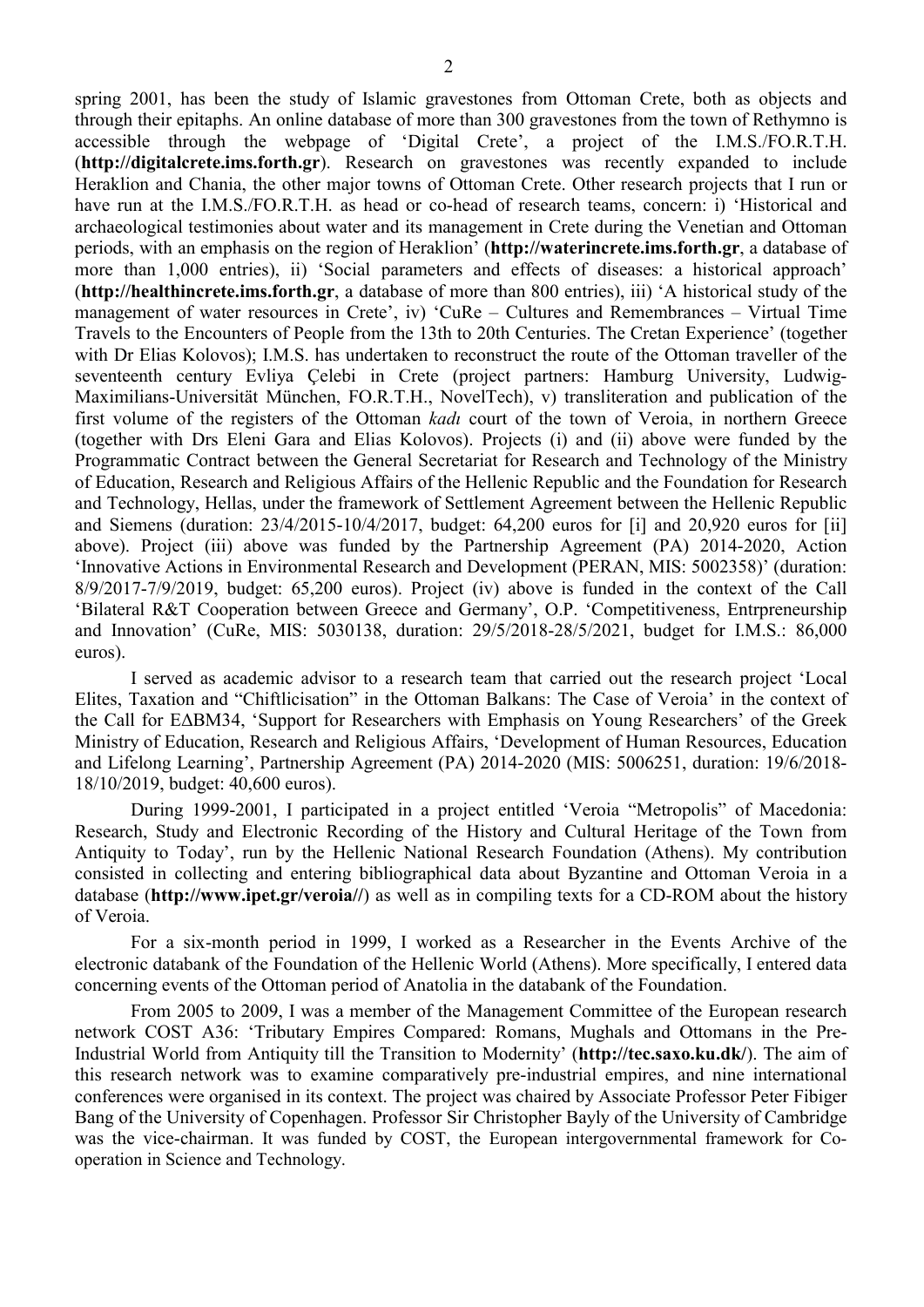I am trained in Greek and Ottoman palaeography, and have conducted research in the Ottoman Archives of Istanbul, Turkey (Ottoman Archive of the Turkish Premiership), Salonica, Greece (Historical Archives of Macedonia), Veroia, Greece (General State Archives – Imathia Prefecture Archives), Heraklion, Greece (Vikelaia Municipal Library), and Sofia, Bulgaria (Sts Cyril and Methodius National Library). I have also conducted research in the Archive of the Ecumenical Patriarchate of Constantinople in Istanbul, Turkey, and in the National Archives, U.K.

# Courses taught at the University of Crete

# Lectures

- $\triangleright$  Ottoman administration and communal institutions (18<sup>th</sup> century)
- Introduction to the history and institutions of the Ottoman Empire  $(14<sup>th</sup>-16<sup>th</sup>$  centuries)
- Law and justice in the Ottoman Empire: Co-existence of and competition among traditions and practices
- $\triangleright$  Religious orthodoxy and heresy in the Ottoman Empire
- $\triangleright$  The reign of Süleyman the Magnificent (1520-1566) and the 'Golden Age' paradigm
- $\triangleright$  History of the Ottoman Empire, c. 1300-1923
- $\triangleright$  Topics of social and economic history of the Ottoman Empire
- Ottomans, Europe, and Asia: A survey of the foreign relations of the Ottoman Empire
- $\triangleright$  The age of reforms in the Ottoman Empire (1789-1923)
- Ottoman Istanbul
- $\triangleright$  The Ottoman provinces: State administration and communal institutions
- $\triangleright$  The late Ottoman Empire and the early years of the Turkish Republic (1876-1938)
- $\triangleright$  History of the Republic of Turkey
- $\triangleright$  Gender in the Ottoman Empire
- $\triangleright$  Army and war in the Ottoman Empire
- $\triangleright$  The Ottoman Empire and its society in the light of the 'West v. East' paradigm
- $\triangleright$  Janissaries in the Ottoman Empire
- $\triangleright$  Portraits of Ottoman sultans and their eras
- $\triangleright$  The Ottoman Empire in the 17<sup>th</sup> and 18<sup>th</sup> centuries
- Mustafa Kemal Atatürk

#### Undergraduate seminars

- $\triangleright$  Muslim-Christian relations in the Ottoman period: The conflicting views of modern scholarship and the testimony of the sources
- $\triangleright$  Slavery in the Ottoman world
- $\triangleright$  Ottoman state and society: Order or anarchy?
- $\triangleright$  Tackling criminality in the Ottoman Empire
- Travellers, geographers, and cartographers in the Ottoman Empire
- $\triangleright$  Aspects of everyday life in the Ottoman Empire
- $\triangleright$  Crete in the Ottoman period
- $\triangleright$  Historical novels and Ottoman history
- $\triangleright$  Veroia and its countryside in the Ottoman period
- $\triangleright$  The transformation of the Ottoman Empire in the nineteenth century
- $\triangleright$  Christians and Jews in the Ottoman Empire
- $\triangleright$  Sources of Ottoman history
- 'Rediscovering the Ottomans' by İlber Ortaylı
- $\triangleright$  Women in the Ottoman era
- $\triangleright$  Ottoman courts of law
- General surveys of Ottoman history: Methodological issues
- $\triangleright$  Mustafa Kemal Atatürk and his era
- $\triangleright$  Ottoman sultanas of the sixteenth and seventeenth centuries
- $\triangleright$  The Ottoman Empire in the First World War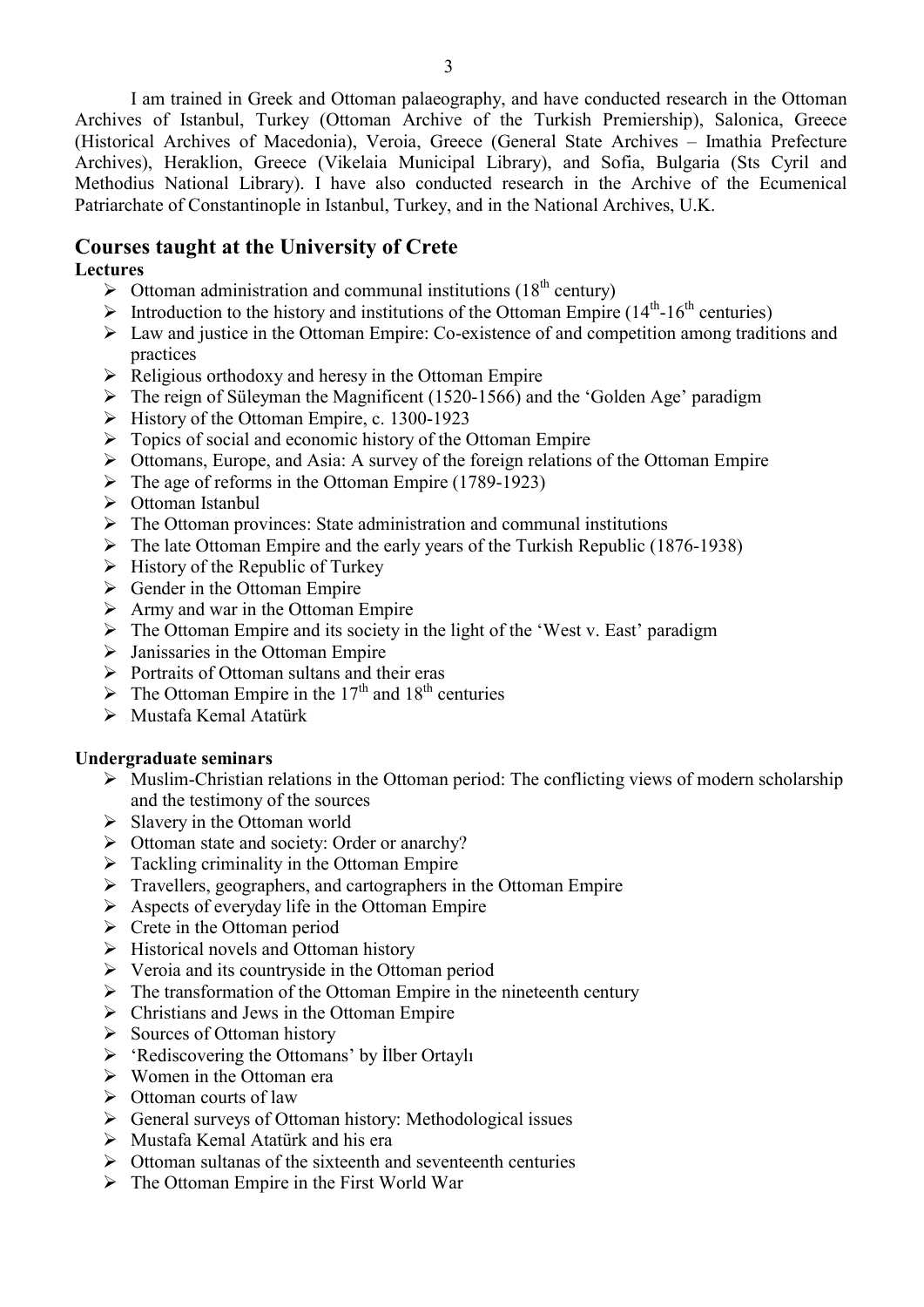# Postgraduate seminars

- $\triangleright$  The *avan* in the Ottoman Balkans
- $\triangleright$  Non-Muslims in the Ottoman Empire
- $\triangleright$  The eighteenth century in the Ottoman Empire
- $\triangleright$  Taxes, taxation, and power relations
- $\triangleright$  Ottoman institutions
- > Centre-periphery relations  $(18<sup>th</sup>-19<sup>th</sup>$  centuries)
- $\triangleright$  The *waqf* institution in the Ottoman period
- $\triangleright$  Methodological issues about the use and interpretation of sources of the Ottoman era
- $\triangleright$  Ottoman state and society
- $\triangleright$  Institutional, social, and economic aspects of urban life in the Ottoman Empire
- $\triangleright$  Provincial elites in the Ottoman Empire
- $\triangleright$  Conceptions about death and funerary customs in the Ottoman Empire
- $\triangleright$  Ottoman historiographical approaches
- $\triangleright$  The 'early modern' Ottoman Empire
- $\triangleright$  Islamic gravestones of the Ottoman period
- $\triangleright$  Water and its uses in the Ottoman period
- $\triangleright$  The *kaza* of Karaferye
- $\triangleright$  Political processes in the Ottoman Empire
- $\triangleright$  Between modernization and nationalism: interpretations of late Ottoman history

The two courses that I taught at the Department of History of Boğaziçi University in Istanbul, Turkey, during the spring semester of the academic year 2015-2016, were: 'The Balkans: Politics, Economy and Society in the Early Modern Period' (undergraduate seminar) and 'The Eighteenth Century in the Ottoman Empire' (postgraduate seminar).

# Doctoral dissertations supervised

### Completed

- Photeini Chaireti, 'Individual and Collective Action of Christian and Muslim Women during the Early Decades of Ottoman Rule in Crete: The Cases of the Districts of Malevizi, Temenos and Pediada' (in Greek; defended successfully, 4 April 2019).
- $\triangleright$  Panagiotis Krokidas, 'Innovation and Modernisation in Crete under the Rule of Mehmed Ali, 1830-1840' (in Greek; defended successfully, 19 December 2019).
- Yannis Spyropoulos, 'Social, Administrative, Economic and Political Dimensions of the Ottoman Army: The Janissaries in Crete, 1750-1826' (in Greek; defended successfully, 7 February 2014).

### In progress

- Feride Akın, 'A Neighbourhood Approach to Istanbul's Development as a Maritime Centre in the Second Half of the Nineteenth Century'.
- Kostis Kanakis, 'Medicine and Public Health in Late Ottoman Crete (1826-1898)' (in Greek).
- Petros Kastrinakis, 'An Ottoman Port in the Nineteenth Century: The Case of Chania' (in Greek; co-supervised with Dr Apostolos Delis of the Institute for Mediterranean Studies/FO.R.T.H.).
- Stefanos Poulios, 'The Island Community of Symi in the Ottoman Period' (in Greek).

# Publications

- 1. (with Eleni Gara) 'Οθωμανικές αντιλήψεις περί εγκλήματος και τιμωρίας' [Ottoman views about crime and punishment], Μνήμων [Mnemon], 21 (1999), 37-54.
- 2. 'Οι οθωμανικοί ιεροδικαστικοί κώδικες (σιτζίλ) της Βέροιας: προβλήματα ταξινόμησης' [The Ottoman court registers (sidjills) of Veroia: classification problems], IMEρος [ΙΜΕros], 1 (2001), 149-169.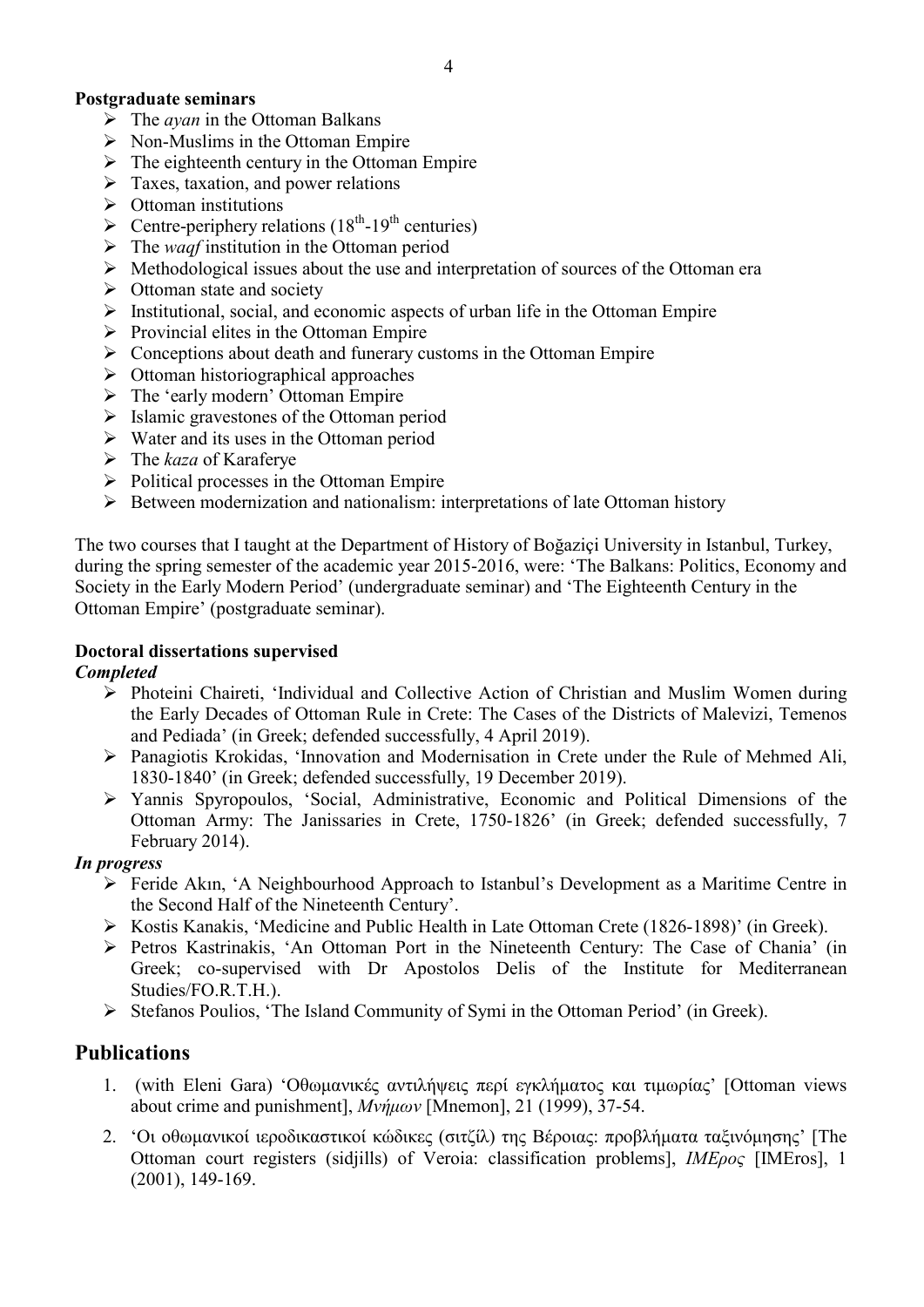- 3. 'Η Κρήτη στο οθωμανικό πλαίσιο' [Crete in the Ottoman context], Κρητολογικά Γράμματα [Kretologika Grammata], 17 (2001), 97-109.
- 4. 'Lighting the Flame of Disorder: Ayan Infighting and State Intervention in Ottoman Karaferye, 1758-59', International Journal of Turkish Studies, 8/1&2 (2002), 73-88.
- 5. 'Οι χριστιανοί στην Τουρκοκρατία και οι οθωμανικές πηγές: η περίπτωση της Βέροιας, π. 1760-1770' [The Christians in the period of Turkish rule and the Ottoman sources: the case of Veroia, c. 1760-1770], Αριάδνη [Ariadne], 9 (2003), 71-89.
- 6. 'Μουσουλμάνοι και χριστιανοί στη Βέροια του β΄ μισού του 18ου αιώνα' [Muslims and Christians in Veroia of the second half of the eighteenth century], in Βεροίας μελετήματα [Studies about Veroia], [Veroia]: Hoi Philoi tou Vyzantinou Mouseiou Veroias, 2003, 40-46.
- 7. 'Introduction', in Antonis Anastasopoulos (ed.), Provincial Elites in the Ottoman Empire. Halcyon Days in Crete V. A Symposium Held in Rethymno, 10-12 January 2003, Rethymno: Crete University Press, 2005, xi-xxviii.
- 8. 'The Mixed Elite of a Balkan Town: Karaferye in the Second Half of the Eighteenth Century', in Antonis Anastasopoulos (ed.), Provincial Elites in the Ottoman Empire. Halcyon Days in Crete V. A Symposium Held in Rethymno, 10-12 January 2003, Rethymno: Crete University Press, 2005, 259-268.
- 9. 'Χατζηκατβίας, Χαριτόπουλος, Κριτόπουλος: στα ίχνη μιας παράδοσης για την οθωμανική άλωση της Βέροιας' [Chatzekatvias, Charitopoulos, Kritopoulos: following the traces of a tradition about the Ottoman conquest of Veroia], in Tonia Kiousopoulou (ed.),  $1453$ : H άλωση της Κωνσταντινούπολης και η μετάβαση από τους μεσαιωνικούς στους νεώτερους χρόνους [1453: The fall of Constantinople and the transition from the medieval to the modern era], Heraklion: Crete University Press, 2005, 211-225.
- 10. 'Δερβίσηδες και δερβίσικοι τεκέδες στην Κρήτη των αρχών του 19ου αιώνα: θρησκευτικές, κοινωνικές και οικονομικές λειτουργίες' [Dervishes and dervish tekkes in early-nineteenthcentury Crete: religious, social and economic functions], in  $\pi \pi \rho \alpha \gamma \mu \epsilon \nu \alpha \Theta'$  Διεθνούς Κρητολογικού Συνεδρίου. Ελούντα, 1-6 Οκτωβρίου 2001. Τόμος Γ1 Νεότερη περίοδος: Ιστορία [Proceedings of the 9th International Congress of Cretan Studies. Elounda, 1-6 October 2001. Volume C1: modern period – history], Heraklion: Hetaireia Kretikon Historikon Meleton, 2005, 139-150.
- 11. 'Islamic Tombstones of Rethymno', in Common Cultural Heritage: Developing Local Awareness Concerning the Architectural Heritage Left from the Exchange of Populations in Turkey and Greece, Istanbul: The Foundation of Lausanne Treaty Emigrants, 2005, 222-223.
- 12. 'Crisis and State Intervention in Late Eighteenth-Century Karaferye (mod. Veroia)', Princeton Papers: Interdisciplinary Journal of Middle Eastern Studies, 13 (2005) [special issue: The Ottoman Balkans, 1750-1830, ed. Frederick Anscombe], 11-33 [the volume was reprinted in book format as Frederick F. Anscombe (ed.), The Ottoman Balkans, 1750-1830, Princeton: Markus Wiener Publishers, 2006].
- 13. 'In Preparation for the Hajj: The Will of a Serdengeçti from Crete (1782)', Archivum Ottomanicum, 23 (2005-2006), 79-92.
- 14. 'Building Alliances: A Christian Merchant in Eighteenth-Century Karaferye', Oriente Moderno n.s., 25/1 (2006) [The Ottomans and Trade, eds Ebru Boyar and Kate Fleet], 65-75.
- 15. 'Karaferye (Veroia) in the 1790s: How Much Can the Kadı Sicilleri Tell Us?', in Antonis Anastasopoulos and Elias Kolovos (eds), Ottoman Rule and the Balkans, 1760-1850: Conflict, Transformation, Adaptation. Proceedings of an International Conference Held in Rethymno, Greece, 13-14 December 2003, Rethymno: University of Crete – Department of History and Archaeology, 2007, 45-59.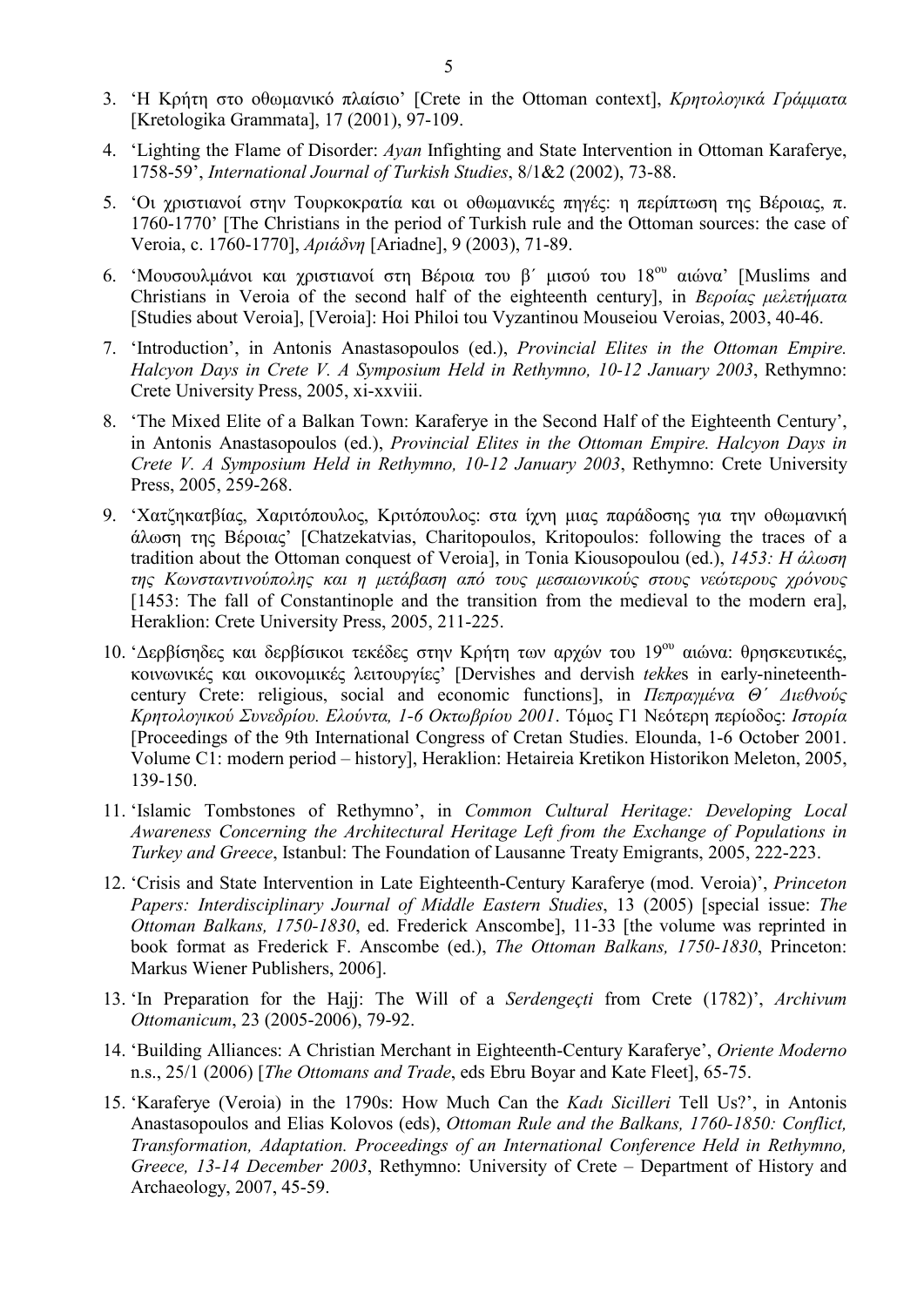- 16. 'Albanians in the Eighteenth-Century Ottoman Balkans', in Elias Kolovos, Phokion Kotzageorgis, Sophia Laiou and Marinos Sariyannis (eds), The Ottoman Empire, the Balkans, the Greek Lands: Toward a Social and Economic History. Studies in Honor of John C. Alexander, Istanbul: The Isis Press, 2007, 37-47.
- 17. 'Centre-Periphery Relations: Crete in the Eighteenth Century', in Björn Forsén and Giovanni Salmeri (eds), The Province Strikes Back: Imperial Dynamics in the Eastern Mediterranean, Helsinki: The Finnish Institute at Athens, 2008, 123-136.
- 18. 'The Islamic Gravestones of Ottoman Rethymno: Preliminary Remarks and Thoughts about Them', in Antonis Anastasopoulos (ed.), The Eastern Mediterranean under Ottoman Rule: Crete, 1645-1840. Halcyon Days in Crete VI. A Symposium Held in Rethymno, 13-15 January 2006, Rethymno: Crete University Press, 2008, 317-329.
- 19. (with Elias Kolovos and Marinos Sariyannis), 'The Ottoman Empire and the Greek Lands', in Ersi Brouskari (ed.), Ottoman Architecture in Greece, Athens: Hellenic Ministry of Culture – Directorate of Byzantine and Post-Byzantine Antiquities, 2008, 23-44.
- 20. 'Η Βέροια στα χρόνια των Οθωμανών: μια δυναμική κοινωνία' [Veroia in the Ottoman era: a dynamic society], Πολιτιστικά Δρώμενα [Politistika Dromena], 47 (Mar.-Apr.-May 2008), 21- 30.
- 21. 'Η ανάκληση μιας δωρεάς και η επιστροφή μιας προίκας: κοινωνικό φύλο, οικογενειακές σχέσεις και οθωμανική δικαιοσύνη' [The cancellation of a donation and the return of a dowry: gender, family relations and Ottoman justice], in Kostas Lappas, Antonis Anastasopoulos and Elias Kolovos (eds), Μνήμη Πηνελόπης Στάθη. Μελέτες ιστορίας και φιλολογίας [Studies in history and philology in memory of Pinelopi Stathi], Heraklion: Crete University Press, 2010, 55-68.
- 22. 'Μορφές κοινωνικής αρωγής και πρόνοιας στο ισλάμ με σημείο αναφοράς την Οθωμανική Αυτοκρατορία' [Forms of social aid and welfare in Islam with particular reference to the Ottoman Empire], in Kostas Dikaios (ed.), Ιστορία κοινωνικής πολιτικής [A history of social policy], Athens: Gutenberg, 2010, 126-156.
- 23. 'Προσεγγίζοντας το ζήτημα της ανάγνωσης των πηγών: μια μαρτυρία περί οικοδιδασκαλίας τον 17<sup>ο</sup> αιώνα και το Κρυφό Σχολειό' [Approaching the issue of the 'reading' of the sources: a testimony about homeschooling in the seventeenth century and the 'Secret School' issue], Ta Istorika/Historica, 27/53 (December 2010), 349-364.
- 24. 'Political Participation, Public Order and Monetary Pledges (Nezir) in Ottoman Crete', in Eleni Gara, M. Erdem Kabadayı and Christoph K. Neumann (eds), Popular Protest and Political Participation in the Ottoman Empire: Studies in Honor of Suraiya Faroqhi, Istanbul: İstanbul Bilgi University Press, 2011, 127-142.
- 25. 'Introduction: Political Initiatives "From the Bottom Up"', in Antonis Anastasopoulos (ed.), Political Initiatives 'From the Bottom Up' in the Ottoman Empire. Halcyon Days in Crete VIΙ. A Symposium Held in Rethymno, 9-11 January 2009, Rethymno: Crete University Press, 2012, 1-12.
- 26. 'The Ottomans and Civil Society: A Discussion of the Concept and the Relevant Literature', in Antonis Anastasopoulos (ed.), Political Initiatives 'From the Bottom Up' in the Ottoman Empire. Halcyon Days in Crete VII. A Symposium Held in Rethymno, 9-11 January 2009, Rethymno: Crete University Press, 2012, 435-453.
- 27. 'Imperial Geography and War: The Ottoman Case', in Sahar Bazzaz, Yota Batsaki and Dimiter Angelov (eds), Imperial Geographies in Byzantine and Ottoman Space, Washington, DC: Center for Hellenic Studies – Harvard University, 2013, 111-132.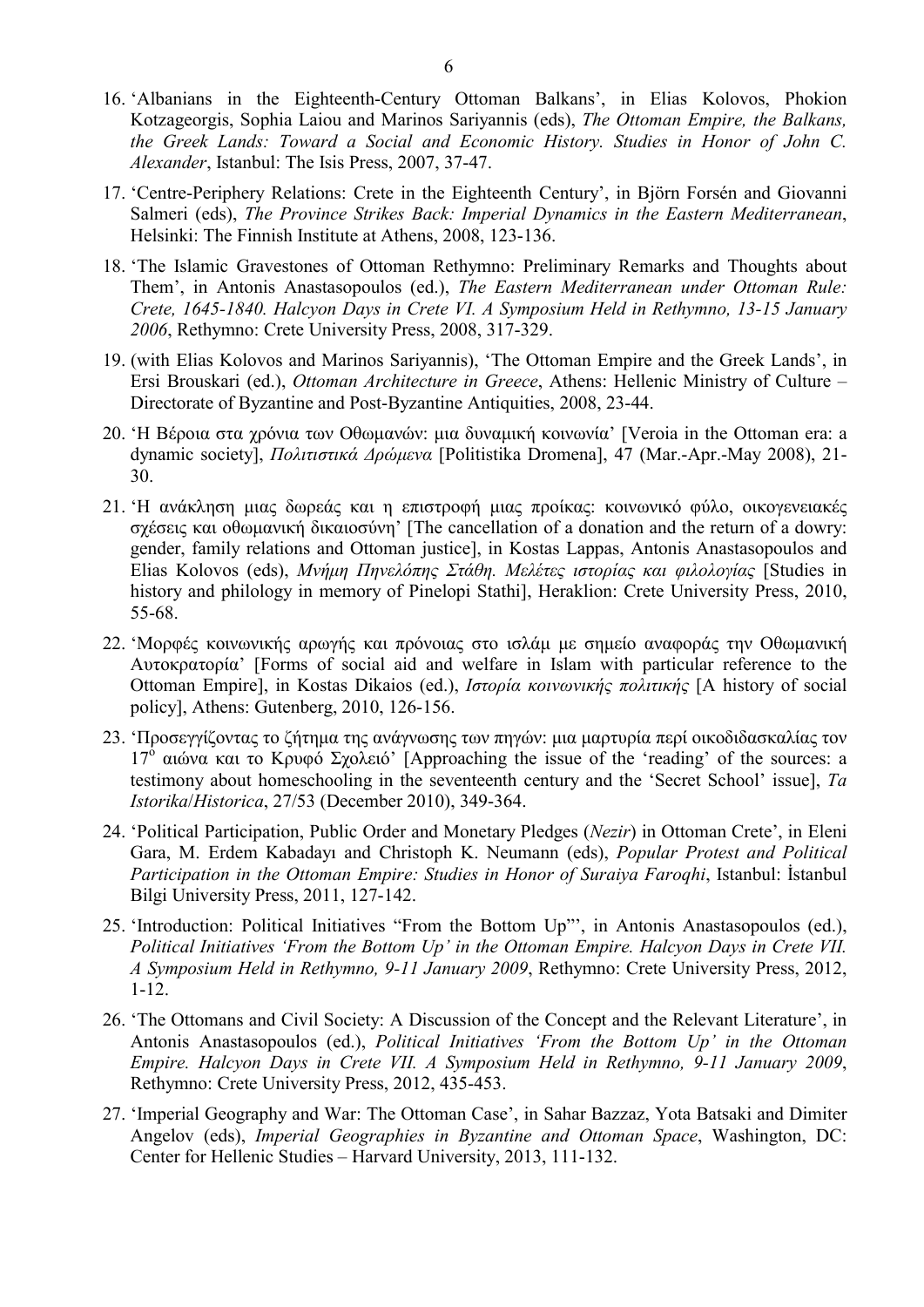- 28. 'Non-Muslims and Ottoman Justice(s?)', in Jeroen Duindam, Jill Harries, Caroline Humfress and Nimrod Hurvitz (eds), Law and Empire: Ideas, Practices, Actors, Leiden & Boston: Brill, 2013, 275-292.
- 29. (with Eleni Gara) 'The Rural Hinterland of Karaferye: Settlements, Divisions, and the *Ciftlik* Phenomenon (Seventeenth-Eighteenth Centuries)', in Elias Kolovos (ed.), Ottoman Rural Societies and Economies. Halcyon Days in Crete VIII. A Symposium Held in Rethymno, 13-15 January 2012, Rethymno: Crete University Press, 2015, 261-291.
- 30. 'A'yân', 'Crète (XVII<sup>e</sup>-XVIII<sup>e</sup> siècles)': entries in François Georgeon, Nicolas Vatin and Gilles Veinstein, with the collaboration of Elisabetta Borromeo (eds), Dictionnaire de l'Empire ottoman, Paris: Fayard, 2015, 137-139, 309-311.
- 31. (with Marilena Bali, Robin Durand, Yannis Lambrakis, Iordanis Panagiotidis, Stelios Parlamas) 'Οθωμανικές μουσουλμανικές επιτύμβιες στήλες Ηρακλείου: στήλες που φυλάσσονται στη «Βίλα Αριάδνη» στην Κνωσό' [Ottoman Islamic gravestones in Heraklion: gravestones at the 'Villa Ariadne' in Knossos], Κρητικά Χρονικά [Kretika Chronika], 35 (2015), 153-210.
- 32. (with Yannis Spyropoulos) 'Soldiers on an Ottoman Island: The Janissaries of Crete, Eighteenth-Early Nineteenth Centuries', Turkish Historical Review, 8 (2017), 1-33.
- 33. 'Girit'teki Osmanlı Mezar Taşları' [Ottoman Tombstones on Crete], in A. Nükhet Adıyeke and Tuncay Ercan Sepetcioğlu (eds), Geçmişten Günümüze Girit. Tarih, Toplum, Kültür. Uluslararası Sempozyum. Bildiri Kitabı. 16/17/18 Ekim 2015, Kuşadası [Crete from the past to our day: history, society, culture. International symposium – Papers, 16, 17, 18 October 2015, Kuşadası], Kuşadası: Kuşadası Belediyesi Yayınları, 2017, 355-369.
- 34. 'Διδάσκοντας οθωμανική ιστορία στην Ελλάδα, ελληνική ιστορία στην Τουρκία: περί ορίων των επιστημονικών πεδίων' [Teaching Ottoman history in Greece, Greek history in Turkey: about the borders between academic fields], in Olga Katsiardi-Hering and Vasso Seirinidou (eds), Νεοελληνική ιστορία και οθωμανικές σπουδές. Μια απόπειρα χαρτογράφησης. Επιστημονική συνάντηση (8 Απριλίου 2016, Ιστορικό Αρχείο του Πανεπιστημίου Αθηνών) [Modern Greek history and Ottoman studies. An attempt at mapping [their relationship]. Day conference (8 April 2016, Historical Archive of the University of Athens)], Athens: Department of History and Archaeology, History Section, National and Kapodistrian University of Athens, 2017, 17-22.
- 35. (with Elias Kolovos and Marinos Sariyannis): 'Οι πρώτοι δύο αιώνες οθωμανικής κυριαρχίας στην Κρήτη (1645-1821): νέες πηγές και ερμηνευτικές προσεγγίσεις' [The first two centuries of Ottoman rule in Crete (1645-1821): new sources and interpretations], Κρητικά Χρονικά [Kretika Chronika], 37 (2017), 163-193.
- 36. (with Christos Kyriakopoulos) 'Ασθένεια και θάνατος στην οθωμανική Κρήτη: σταθερές και μετασχηματισμοί στις κοινωνικές αντιλήψεις και την κρατική πολιτική' [Disease and death in Ottoman Crete: continuities and changes in social attitudes and state policy], in Proceedings of the  $12^{th}$  International Congress of Cretan Studies. Heraklion, 21-25.9.2016, [Heraklion]: Society of Cretan Historical Studies – Historical Museum of Crete, 2018, 14 pp. (URL: https://12iccs.proceedings.gr/en/proceedings/category/38/34/208).
- 37. 'Karaferye (Veroia)', in Kate Fleet et al. (eds), The Encyclopaedia of Islam Three, Part 2019-1, Leiden and Boston: Brill, 2019, 115-117 (online publication: 2018; URL: https://referenceworks.brillonline.com/entries/encyclopaedia-of-islam-3/karaferye-veroia-COM\_33009).
- 38. 'Public Celebrations and Ceremonies in the Late Ottoman Cretan Press: Building a Collective Identity among the Christian Population', in Ebru Boyar and Kate Fleet (eds), Entertainment Among the Ottomans, Leiden and Boston: Brill, 2019, 142-159.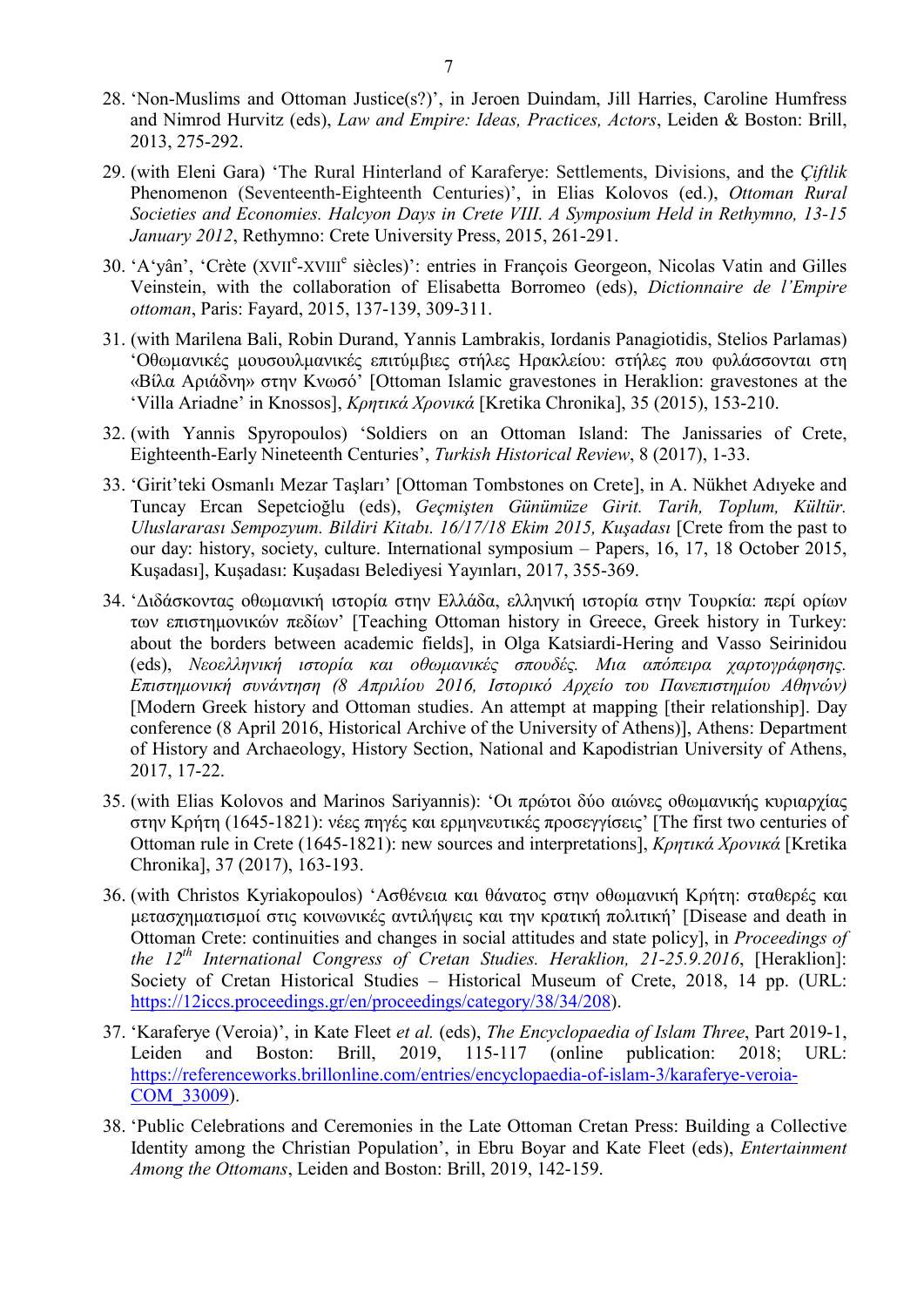- 39. (with Christos Kyriakopoulos) 'Treating Hernias in Ottoman Crete (c. 1670–1760): The Legal Imprint of a Medical Procedure', Social History of Medicine, hkz047 (URL: https://doi.org/10.1093/shm/hkz047, published: 5 June 2019).
- 40. (with Stefanos Poulios and Yannis Spyropoulos) 'The Spread of *Ciftliks* (Large Estates) in the Eighteenth-Century Ottoman Balkans: The Case of the District of Veroia', in Dumitru-Cătălin Rogojanu and Gherghina Boda (eds.), Istorie, Cultură şi Cercetare Vol. III / History, Culture and Research Vol. III, Târgovişte: Cetatea de Scaun, 2019, 90-109.
- 41. 'Notables musulmans et chrétiens dans les Balkans du XVIII<sup>e</sup> siècle: Attestation (temessük) d'affermage du çiftlik de Ramiz Efendi à Rabsomanik au kocabaşı Stamatis', in Elisabetta Borromeo and Nicolas Vatin (eds), Les Ottomans par eux-mêmes, Paris: Les Belles Lettres, 2020, 391-396.

# Edited volumes

1. Antonis Anastasopoulos (ed.), Provincial Elites in the Ottoman Empire. Halcyon Days in Crete V. A Symposium Held in Rethymno, 10-12 January 2003, Rethymno: Crete University Press, 2005

Reviewed in: Journal of Early Modern History, 11/6 (2007), 549-551; Études Balkaniques, 2007/1, 171-174; Istorijski časopis, 55 (2007), 297-304; Journal of the Economic and Social History of the Orient, 51/4 (2008), 680-684; International Journal of Middle East Studies, 41 (2009), 131-132.

2. Antonis Anastasopoulos and Elias Kolovos (eds), Ottoman Rule and the Balkans, 1760-1850: Conflict, Transformation, Adaptation. Proceedings of an International Conference Held in Rethymno, Greece, 13-14 December 2003, Rethymno: University of Crete – Department of History and Archaeology, 2007

Reviewed in: International Journal of Turkish Studies, 14 (2008), 139-141; International Journal of Middle East Studies, 41 (2009), 494-496.

- 3. Antonis Anastasopoulos (ed.), The Eastern Mediterranean under Ottoman Rule: Crete, 1645- 1840. Halcyon Days in Crete VI. A Symposium Held in Rethymno, 13-15 January 2006, Rethymno: Crete University Press, 2008 Reviewed in: Südost-Forschungen, 68 (2009), 624-628; International Journal of Middle East Studies, 43 (2011), 154-155; Die Welt des Islams, 53 (2013), 108-111.
- 4. Kostas Lappas, Antonis Anastasopoulos and Elias Kolovos (eds), Μνήμη Πηνελόπης Στάθη. Μελέτες ιστορίας και φιλολογίας [In memory of Pinelopi Stathi. Studies in history and philology], Heraklion: Crete University Press, 2010 Reviewed in: Byzantine and Modern Greek Studies, 36 (2012), 238-239.
- 5. Antonis Anastasopoulos (ed.), Political Initiatives 'From the Bottom Up' in the Ottoman Empire. Halcyon Days in Crete VII. A Symposium Held in Rethymno, 9-11 January 2009, Rethymno: Crete University Press, 2012 Reviewed in: Zbornik Matice Srpske za Istoriju, 87 (2013), 153-156; Turcica, 45 (2014), 384- 386; Historein, 14/2 (2014), 136-139; Journal of Early Modern History, 19 (2015), 89-92.

### Advisory capacity in a publication

1. New Trends in Ottoman Studies: Papers presented at the  $20<sup>th</sup>$  CIÉPO Symposium, Rethymno, 27 June – 1 July 2012, editor-in-chief: Marinos Sariyannis, editors: Gülsün Aksoy-Aivali, Marina Demetriadou, Yannis Spyropoulos, Katerina Stathi, & Yorgos Vidras, consulting editors: Antonis Anastasopoulos & Elias Kolovos, Rethymno: University of Crete – Department of History and Archaeology και Foundation for Research and Technology-Hellas – Institute for Mediterranean Studies, 2014.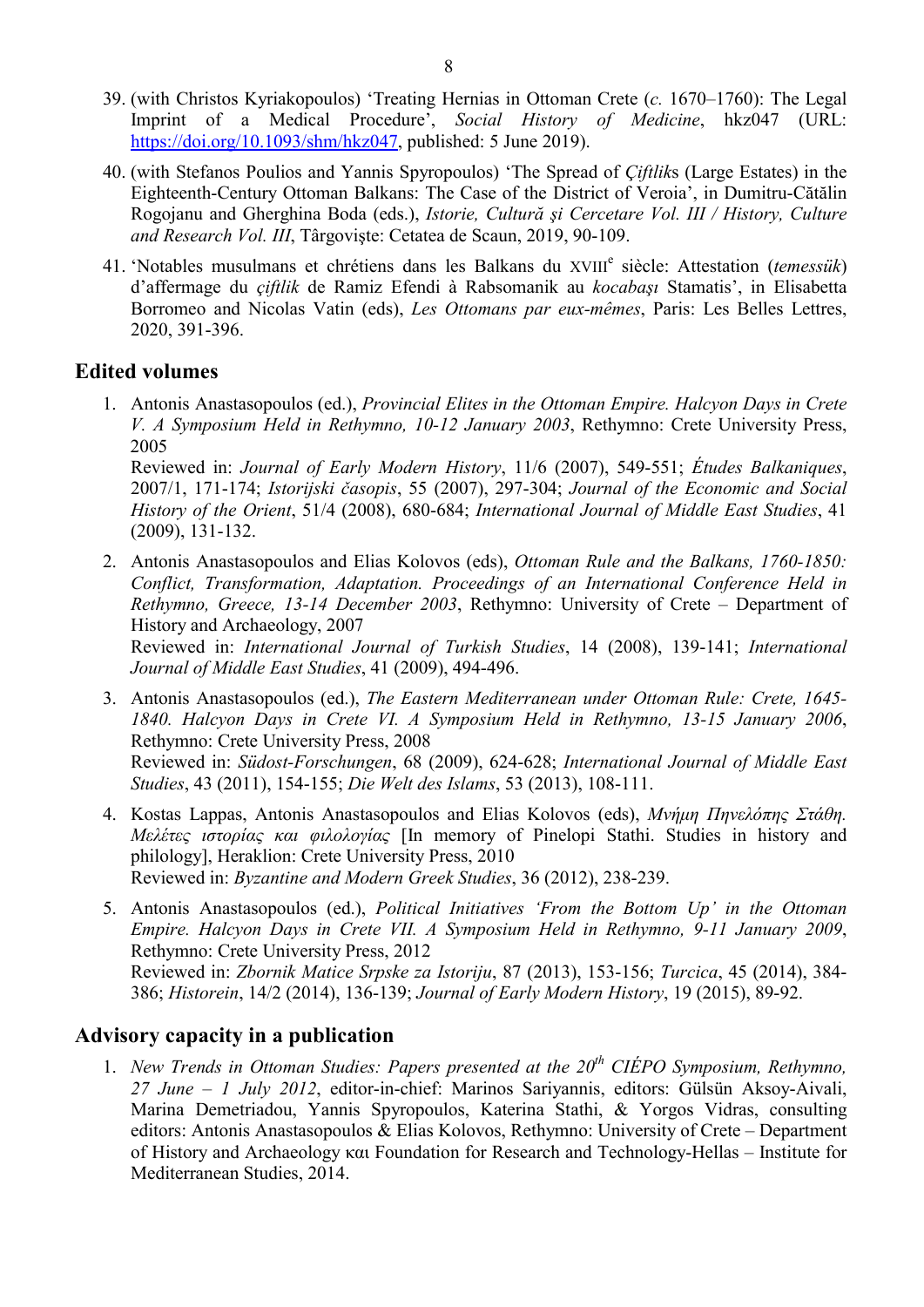# Book reviews

- 1. Cemal Kafadar, Between Two Worlds. The Construction of the Ottoman State, Berkeley-Los Angeles-London: University of California Press, 1995 (published in Historein 2 [2000], 207- 209).
- 2. Sophia N. Laiou, Η Σάμος κατά την οθωμανική περίοδο [The island of Samos during the Ottoman period], Thessaloniki: University Studio Press, 2002 (published in Ελληνικά [Hellenika] 54/1 [2004], 136-141).
- 3. Boğaç A. Ergene, Local Court, Provincial Society and Justice in the Ottoman Empire: Legal Practice and Dispute Resolution in Çankırı and Kastamonu (1652-1744), Leiden-Boston: Brill, 2003 (published in International Journal of Middle East Studies, 39/3 [2007], 491-492).
- 4. Edhem Eldem and Nicolas Vatin, L'épitaphe ottomane musulmane  $(XVI^e XX^e$  siècles). Contribution à une histoire de la culture ottomane, Paris-Louvain-Dudley, MA: Peeters, 2007 (published in Turcica 40 [2008], 415-417).
- 5. Georgios K. Liakopoulos and Theodoros G. Paliougas, Οθωμανικές επιγραφές της Λάρισας [Ottoman inscriptions of Larissa], Thessaloniki: Εκδοτικός Οίκος Αντ. Σταμούλη, 2013 (published in Μνημοσύνη [Mnemosyne] 20 [2014-2015], 431-434).
- 6. Efi Kanner (ed.), Τουρκία: βία, αντίσταση και πολιτική στον καιρό της κρίσης. Κοινωνικές και πολιτικές αντιδράσεις απέναντι στην έμφυλη βία [Turkey: violence, resistance and politics at a time of crisis: social and political reactions to gender violence], Athens: Ηρόδοτος, 2018 (published in Σύγχρονα Θέματα [Synchrona Themata], 143-144 (October 2018-March 2019), 200-203).

# Translation

Cemal Kafadar, Between Two Worlds: The Construction of the Ottoman State, Berkeley-Los Angeles-London: University of California Press, 1995 (translation from English into Greek; published as Ανάμεσα σε δύο κόσμους: η κατασκευή του οθωμανικού κράτους by the Cultural Foundation of the National Bank of Greece [MIET], Athens, 2008, with an additional bibliography and two maps).

# Conference papers – Participation in workshops

- 1. 'Non-Muslims in an Ottoman Context: Veroia, 1760-1780' 'Place and Displacement: 1997 Research Colloquium', Standing Committee on Modern Greek in the Universities (Cambridge, U.K., 31 May 1997).
- 2. '"Lighting the Flame of Disorder": Ayan Infighting and State Intervention in Ottoman Karaferye, 1758-59' 'Mutiny: Narrative, Event, and Context in Cross-Cultural Perspective' conference (Columbus, Ohio, U.S.A., 10-11 October 1998).
- 3. 'Kaza Borders as Limits of Authority and Responsibility in 18th-Century Ottoman Practice'

1999 Skilliter Conference ('The Ottoman Frontier') (Cambridge, U.K., 17-20 March 1999).

- 4. 'Credit and District Expenses in the Kaza of Karaferye, 1750-1800' 'Economic and Social Aspects of Credit Activities in the Eastern Mediterranean Area, 18<sup>th</sup>-20<sup>th</sup> Centuries' colloquium (Rethymno, Greece, 29-30 September 2000).
- 5. The Ottoman Court Records of Karaferye Contribution in the 'Qadi Court Records Workshop' (Harvard University, U.S.A., 18-20 May 2001).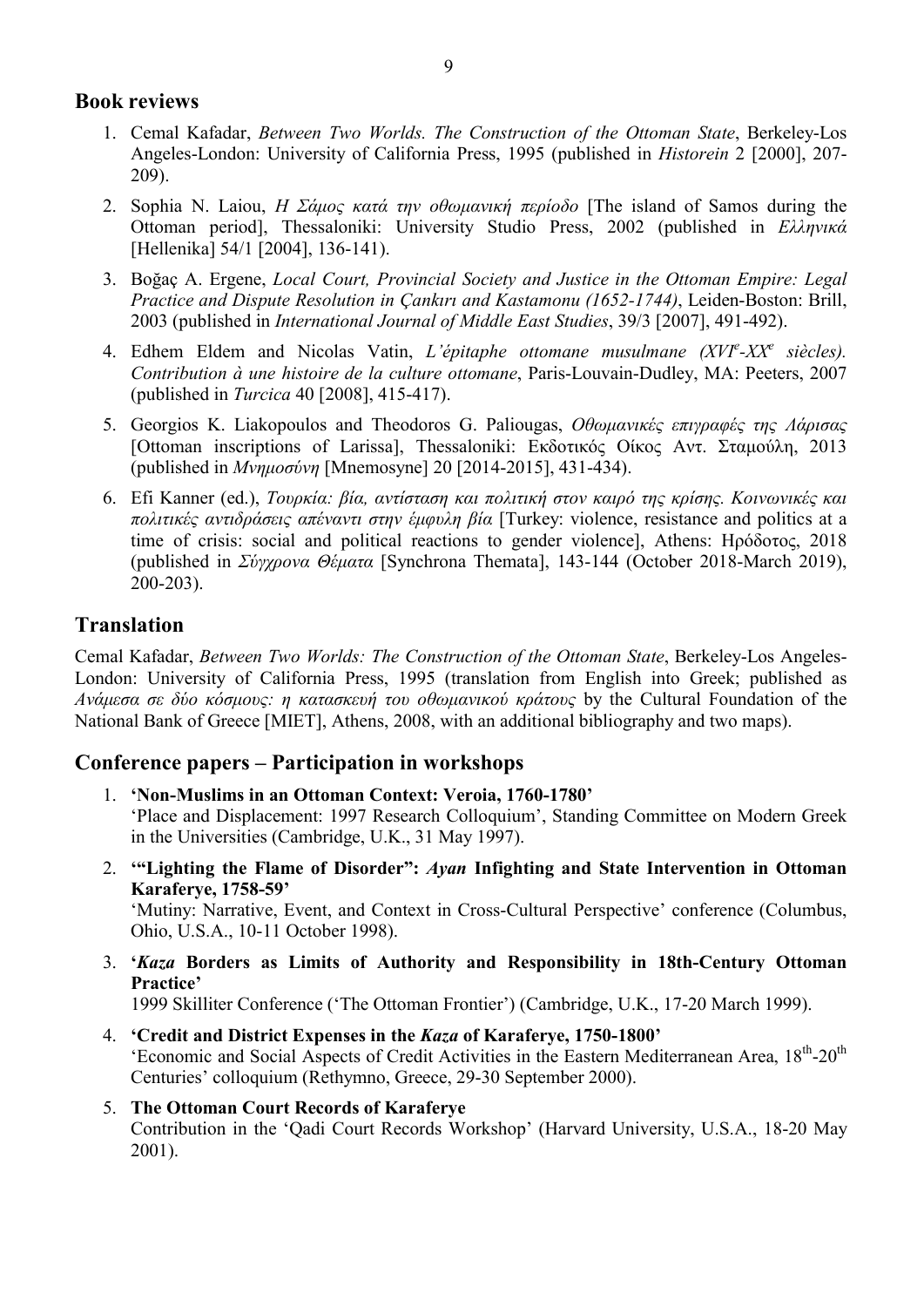- 6. 'Δερβίσηδες και δερβίσικοι τεκέδες στην Κρήτη των αργών του 19<sup>ου</sup> αιώνα: θρησκευτικές, κοινωνικές και οικονομικές λειτουργίες' [Dervishes and dervish tekkes in early nineteenth-century Crete: religious, social and economic functions] 9<sup>th</sup> International Congress of Cretan Studies (Elounda, Greece, 1-6 October 2001).
- 7. 'Building Alliances: A Christian Merchant in Eighteenth-Century Karaferye' 2002 Skilliter Conference ('The Ottomans and Trade') (Cambridge, U.K., 20-23 March 2002).
- 8. 'Χατζηκατβίας, Χαριτόπουλος, Κριτόπουλος: Τα ίχνη μιας παράδοσης για την οθωμανική άλωση της Βέροιας'

[Chatzekatvias, Charitopoulos, Kritopoulos: following the traces of a tradition concerning the Ottoman conquest of Veroia]

'1453: The Fall of Constantinople and the Transition from the Middle Ages to the Modern Era' international symposium (Rethymno, Greece, 18-20 October 2002).

9. 'The Mixed Elite of a Balkan Town: Karaferye in the Second Half of the 18th Century' 5<sup>th</sup> Halcyon Days in Crete Symposium ('Provincial Elites in the Ottoman Empire') (Rethymno, Greece, 10-12 January 2003).

#### 10. 'Μουσουλμάνοι και χριστιανοί στη Βέροια του β΄ μισού του  $18^{\text{ov}}$  αιώνα'

[Muslims and Christians in Veroia in the second half of the eighteenth century] Day conference organised by the 'Friends of the Byzantine Museum of Veroia' (Veroia, Greece, 4 May 2003).

#### 11. 'Karaferye (Veroia) in the 1790s: How Much Can the Kadı Sicilleri Tell Us?'

'The Ottoman Empire and the Rise of Balkan Nationalisms 1789-1832: Conflict, Transformation, Adaptation' international conference (Rethymno, Greece, 13-14 December 2003).

12. 'Μουσουλμανικές επιτύμβιες στήλες Ρεθύμνου'

[The Islamic gravestones of Rethymno]

'Common Cultural Heritage: Let's Protect It Together' workshop (Rethymno, Greece, 21-27 October 2004).

13. 'Neighbourhood Life in Ottoman Kandiye: The Economic Aspect'

'Neighbourhood: Past, Present, Future' international conference (Middle East Technical University, Ankara, Turkey, 30 June-2 July 2005).

- 14. 'The Ottoman Tombstones of Rethymno' 6 th Halcyon Days in Crete Symposium ('Crete and the Eastern Mediterranean, 1645-1840') (Rethymno, Greece, 13-15 January 2006).
- 15. 'Strained Relations: Albanians as a Challenge to the Authority of "Established" Elites in the Eighteenth-Century Ottoman Balkans'

'New Elites, Old Regimes: Trajectories of Imperial Change, 1700-1850' international conference (Yale University, New Haven, U.S.A., 28-29 April 2006).

### 16. 'Centre-Periphery Relations: The Case of Eighteenth-Century Ottoman Crete'

'Experience of Empire – Responses from the Provinces' international conference (COST Α36: 'Tributary Empires Compared: Romans, Mughals and Ottomans in the Pre-Industrial World from Antiquity till the Transition to Modernity') (Athens, Greece, 19-21 June 2006).

17. 'Οι τουρκικές σπουδές σήμερα στο Πανεπιστήμιο Κρήτης και το Ινστιτούτο Μεσογειακών Σπουδών'

[Turkish studies today at the University of Crete and the Institute for Mediterranean Studies] 'Turkish Studies Today' international symposium (Athens, Greece, 1-2 June 2007).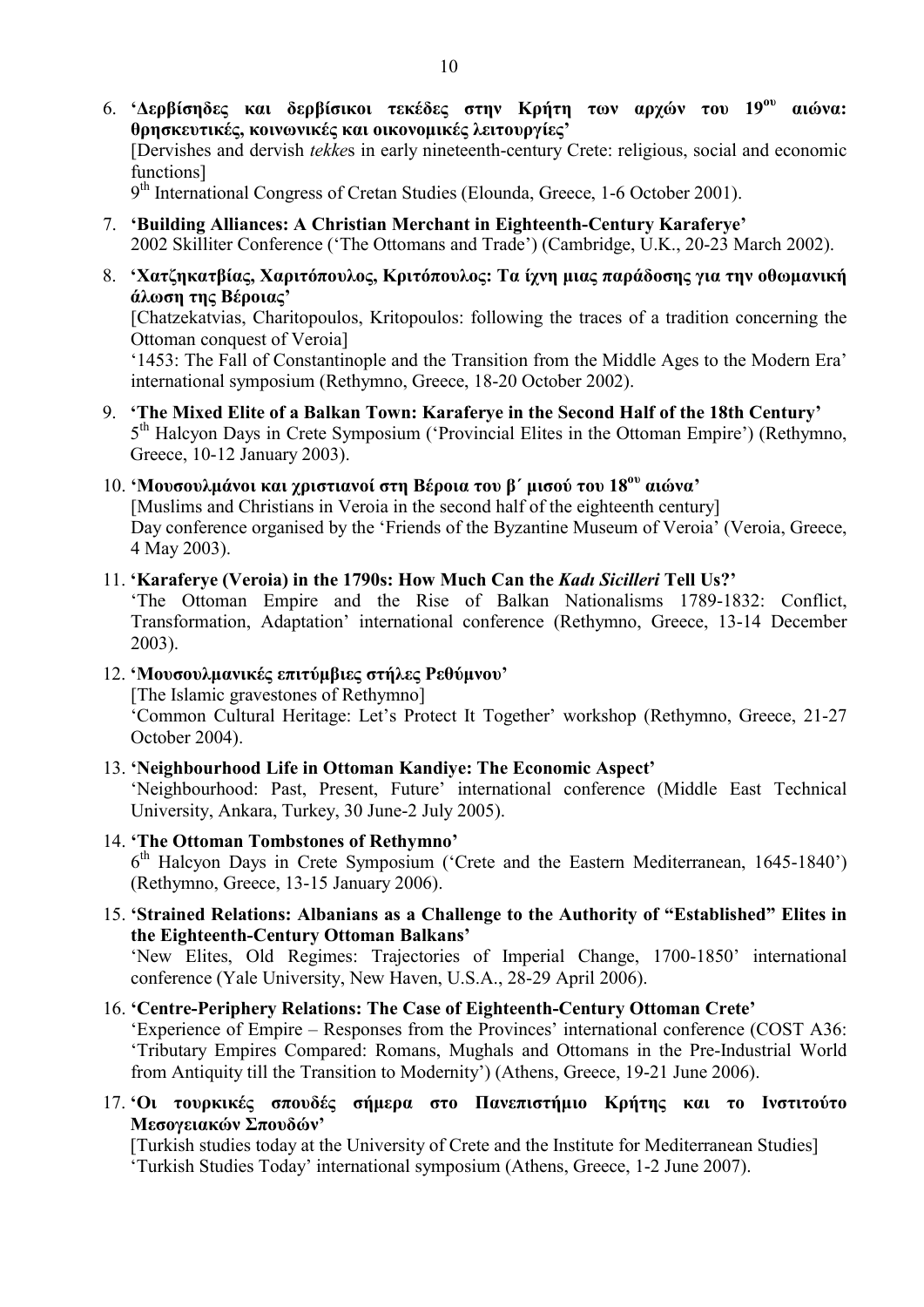#### 18. 'Being a Janissary in Ottoman Crete'

'War, Armies and Empires' international conference (COST Α36: 'Tributary Empires Compared: Romans, Mughals and Ottomans in the Pre-Industrial World from Antiquity till the Transition to Modernity') (Rethymno, Greece, 2-4 November 2007).

### 19. Poster

4<sup>th</sup> HERA Annual Conference 'European Diversities – European Identities'/1<sup>st</sup> European Conference for Collaborative Humanities Research (ECCHR) (Strasbourg, France, 8-9 October 2008).

### 20. 'Non-Muslims and Ottoman Justice(s?)'

'Empires and Law: Principles, Practices' international conference (COST Α36: 'Tributary Empires Compared: Romans, Mughals and Ottomans in the Pre-Industrial World from Antiquity till the Transition to Modernity') (Utrecht, The Netherlands, 9-11 November 2008).

# 21. 'The Ottomans and Civil Society'

7<sup>th</sup> Halcyon Days in Crete Symposium ('Political Initiatives "From the Bottom Up" in the Ottoman Empire') (Rethymno, Greece, 9-11 January 2009).

22. 'Imperial Policy towards Provincial Elites in the Roman and Ottoman Eastern Mediterranean' (with Cédric Brélaz, University of Strasbourg)

'Tributary Empire-Comparative Histories' international conference (COST Α36: 'Tributary Empires Compared: Romans, Mughals and Ottomans in the Pre-Industrial World from Antiquity till the Transition to Modernity') (Rome, Italy, 23-26 April 2009).

### 23. 'Imperial Geographies in Times of War: The Ottoman Case'

'Imperial Geographies' international workshop organised by the Harvard Center for Hellenic Studies (Nafplio, Greece, 20-21 June 2009).

# 24. 'Christian Orthodox Bishops in the Ottoman Era: Political and Financial Networks' Paper in the context of a panel entitled 'Christian Networks in the Ottoman Empire' that I organised at the CIÉPO-19 (Comité International d'Études Pré-ottomanes et Ottomanes) international symposium (Van, Turkey, 26-30 July 2010).

# 25. Η ύπαιθρος της Βέροιας τον 18<sup>ο</sup> αιώνα' (with Eleni Gara) [The countryside of Veroia in the eighteenth century] <sup>1st</sup> Academic Conference about Imathia (Veroia, Greece, 29 September-3 October 2010).

26. 'In Defiance of the Narrative of Modernity? A Historiographic Journey in Ottoman Kandiye'

'Eighteenth-Century Crossroads in Ottoman Studies: Negotiating Communal, State, and Moral Boundaries' international workshop organised by the Department of History of Central European University (Budapest, Hungary, 26-28 May 2011).

- 27. 'Χρήσεις του νερού στο οθωμανικό Ηράκλειο' [Uses of water in Ottoman Heraklion]  $11<sup>th</sup>$  International Congress of Cretan Studies (Rethymno, Greece, 21-27 October 2011).
- 28. 'The Rural Hinterland of Karaferye: Settlements, Divisions, and Boundaries  $(17<sup>th</sup>-18<sup>th</sup>$ Centuries)' (with Eleni Gara)

8<sup>th</sup> Halcyon Days in Crete Symposium ('Ottoman Rural Societies and Economies') (Rethymno, Greece, 13-15 January 2012).

29. 'A Mosque and its Town Quarter or a Town Quarter and its Mosque? The Elhac Ali Paşa Mosque and Quarter in Ottoman Kandiye'

Paper in the context of a panel entitled 'Flesh and Mud: Innovative Approaches to the Study of Early Modern Ottoman Cities' that I co-organised with Shirine Hamadeh, Rice University, at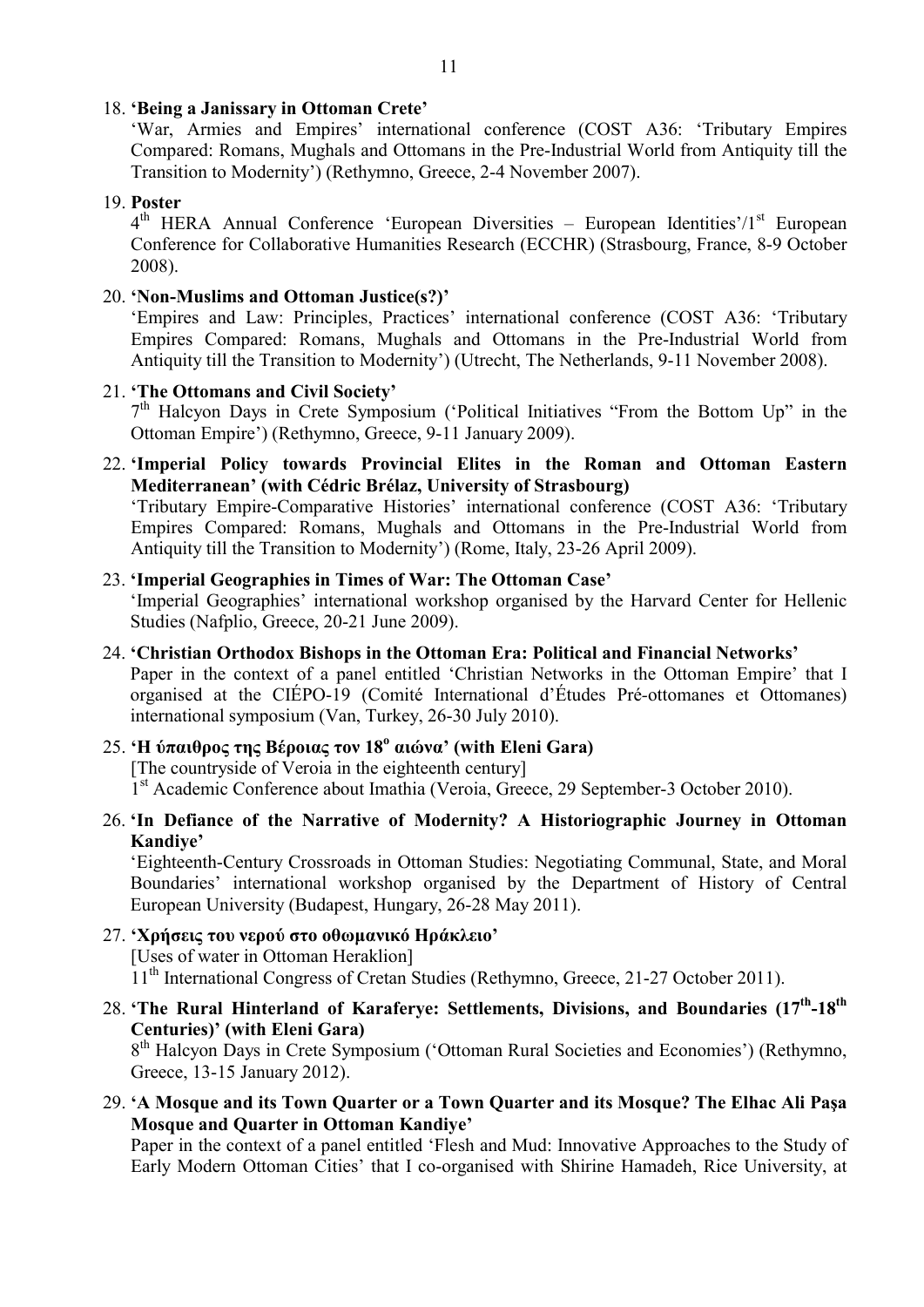the CIÉPO-20 (Comité International d'Études Pré-ottomanes et Ottomanes) international symposium (Rethymno, Greece, 27 June-1 July 2012).

#### 30. 'Communicating Death: Ottoman Gravestones from Crete'

2013 Skilliter Conference organised by The Skilliter Centre for Ottoman Studies, Newnham College ('The Ottomans and Health: A Comparative Perspective') (Cambridge, U.K., 3-6 July 2013).

- 31. Participation in the 'Re-imagining Democracy in the Mediterranean, 1750-1860' workshop, held in the context of the 'Re-imagining Democracy in the Mediterranean, 1750-1860' networkbuilding project, led by Joanna Innes, University of Oxford (Athens, Greece, 10-11 January 2014).
- 32. Participation in the 'Re-imagining Democracy in the Mediterranean, 1750-1860: The Book' workshop, held in the context of the 'Re-imagining Democracy in the Mediterranean, 1750- 1860' network-building project, led by Joanna Innes, University of Oxford (Oxford, U.K., 25- 26 September 2014).

#### 33. 'Social Attitudes towards Death in Ottoman Crete'

Paper in the context of a panel entitled 'This World, the Hereafter, and the In-Between: Practical and Supernatural Aspects of Death' that I organised at the CIÉPO-21 (Comité International d'Études Pré-ottomanes et Ottomanes) international symposium (Budapest, Hungary, 7-11 October 2014).

#### 34. 'The Ottoman Empire: Politics in an Absolutist Context'

'On Politics and the Political in the Mediterranean, 1750-1860', international conference organised in the context of the 'Re-imagining Democracy in the Mediterranean, 1750-1860' network-building project, led by Joanna Innes, University of Oxford (Lisbon, Portugal, 20-21 April 2015).

35. 'Serdarzade Mehmed Efendi: A Naib of Many Capacities in Late-Seventeenth-Century Kandiye'

'The Ottoman Balkans: Personal Dimensions. Agents of Faith' international conference (Sofia, Bulgaria, 26-27 June 2015).

### 36. 'Ισλαμικές επιτύμβιες στήλες της οθωμανικής Κρήτης: μια έμφυλη προσέγγιση'

[Islamic gravestones of Ottoman Crete: an approach from the point of view of gender] 'Crete from the Point of View of the History of Women and Gender Relations: Ottoman Period and Autonomous Cretan State', symposium organised by the Greek General State Archives-Historical Archive of Crete in collaboration with the Region of Crete-Regional Unit of Chania (Chania, Greece, 5 September 2015).

#### 37. 'Ottoman Gravestones in Crete'

'Geçmişten Günümüze Girit: Tarih, Toplum, Kültür' [Crete from the past to our day: history, society, culture] international symposium (Kuşadası, Turkey, 16-18 October 2015).

#### 38. 'Testing the Limits of Kadı Sicils for the Study of Wealth in Ottoman Society: The Kadı Sicils of Kandiye'

'The Rich and the Poor in the Balkan Provinces of the Ottoman Empire  $(17<sup>th</sup>-19<sup>th</sup>$  Centuries)' international workshop organised by the Department of History of Middle East Technical University (Ankara, Turkey, 27-28 May 2016).

39. 'Public Celebrations and Ceremonies in the Late Ottoman Cretan Press: Building a Collective Identity among the Christian Population'

2016 Skilliter Conference ('The Ottomans and Entertainment') organised by The Skilliter Centre for Ottoman Studies, Newnham College (Cambridge, U.K., 29 June-2 July 2016).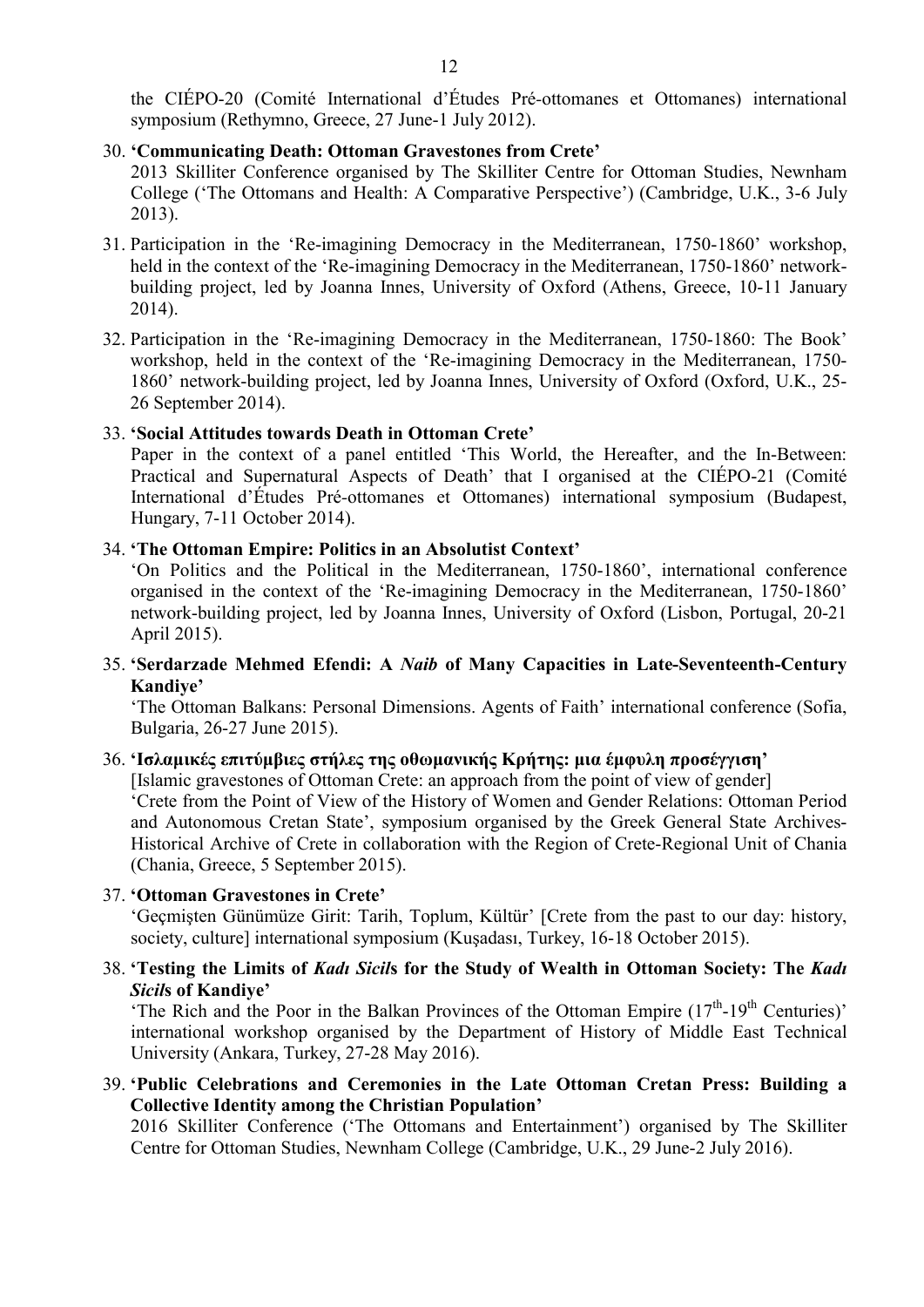40. 'Οι πρώτοι δύο αιώνες οθωμανικής κυριαρχίας στην Κρήτη (1645-1821): νέες πηγές και ερμηνευτικές προσεγγίσεις' (with Elias Kolovos and Marinos Sariyannis)

[The first two centuries of Ottoman rule on Crete (1645-1821): new sources, interpretations and approaches]

Invited paper in the third plenary session of the  $12<sup>th</sup>$  International Congress of Cretan Studies organised by the Society of Cretan Historical Studies (Heraklion, Greece, 21-25 September 2016).

41. 'Ασθένεια και θάνατος στην οθωμανική Κρήτη: σταθερές και μετασχηματισμοί στις κοινωνικές αντιλήψεις και την κρατική πολιτική' (with Christos Kyriakopoulos)

[Disease and death in Ottoman Crete: stable elements and changes in social attitudes and state policy]

12<sup>th</sup> International Congress of Cretan Studies organised by the Society of Cretan Historical Studies (Heraklion, Greece, 21-25 September 2016).

#### 42. 'Διεθνείς τάσεις της έρευνας στην οθωμανική ιστορία'

[International trends in research in Ottoman history]

Day conference dedicated to the memory of Vangelis Kechriotis ('Διασταυρώσεις: μεταξύ Ελλάδας και Τουρκίας, μεταξύ ιστορίας και πολιτικής') organised by the journal Historein and the Cultural and Intellectual History Society (CIHIS) (Athens, Greece, 28 September 2016).

#### 43. 'At the Intersection between the Practical and the Sacred: Mosque Fountains in Ottoman Crete'

Paper in the context of a panel entitled 'Water Histories: Environmental, Political, Economic and Social Implications of Water Management in the Ottoman Provinces' that I organised at the CIÉPO-22 (Comité International d'Études Pré-ottomanes et Ottomanes) international symposium (Trabzon, Turkey, 4-8 October 2016).

# 44. 'Ciftliks in Karaferye  $(17<sup>th</sup>$ -Early  $19<sup>th</sup>$  C.)'

'The Place of Landed Estates (*Ciftlik*) in the Balkan Rural Economy and Society (14th-20th Centuries)' workshop organised by the Department of History of Boğaziçi University (Istanbul, Turkey, 18-19 November 2016).

#### 45. 'Ισλαμικές επιτύμβιες στήλες της οθωμανικής περιόδου από την Κρήτη'

[Islamic tombstones of the Ottoman period in Crete]

 $4<sup>th</sup>$  Meeting for the Archaeological Work in Crete', organised by the Ephorate of Antiquities of Rethymno and the Department of History and Archaeology of the University of Crete (Rethymno, Greece, 24-27 November 2016).

### 46. 'Η τοπική ελίτ της Βέροιας του 18ου αιώνα: ταυτότητα, δραστηριότητες και ανταγωνισμοί'

[The local elite of Veroia in the  $18<sup>th</sup>$  century: identity, activities and competitions]

'Η οθωμανική Βέροια: από τον μύθο στην ιστορία' [Ottoman Veroia: from myth to history] day conference organised by the Ephorate of Antiquities of Imathia (Vergina, Greece, 16 December 2016).

#### 47. 'Hernia Healers in Ottoman Crete (c.1670-1750)' (with Christos Kyriakopoulos)

'Medicine, Environment and Health in the Eastern Mediterranean World, 1400-1750' international conference held at Christ's College, University of Cambridge (Cambridge, U.K., 3-4 April 2017).

48. 'Salonica Viewed from Outside: The Testimony of the Eighteenth-Century Kadı Court Registers of Veroia'

'Salonica: A Multicultural City in the Ottoman Empire and the Greek State' international workshop organised by the Ben-Zvi Institute, the Van Leer Jerusalem Institute and other academic institutions (Jerusalem, Israel, 21-23 May 2017).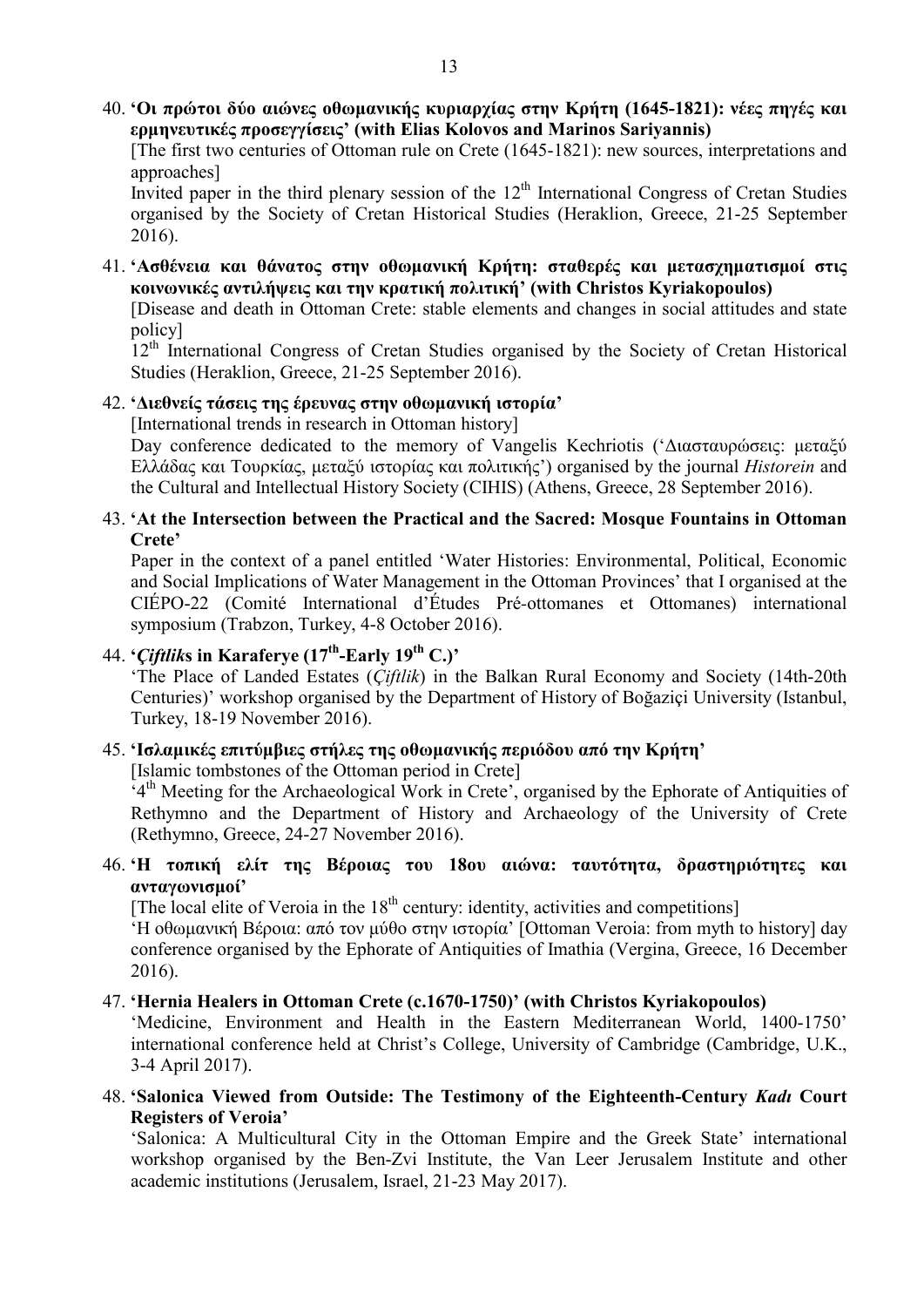49. 'Review of Literature on Land Regime'

'The Place of Landed Estates (Çiftlik) in the Rural Economy and Society of the Balkans and Western Anatolia (14th-20th Centuries)' workshop organised by the Department of Economics of Ege University (Izmir, Turkey, 16-17 June 2017).

- 50. 'Landholding and Local Elites: The District of Karaferye, Eighteenth Century'  $10<sup>th</sup>$  Halcyon Days in Crete Symposium ('Ciftliks in the Balkans and Western Anatolia') (Rethymno, Greece, 12-14 January 2018).
- 51. "Chiftlicisation" in the 18<sup>th</sup>-Century Ottoman Balkans: Preliminary Remarks about the District of Veroia' (with Stefanos Poulios and Yannis Spyropoulos)

Paper in the context of a panel entitled 'Ciftliks in the Eighteenth and Nineteenth Centuries' that I organised at the CIÉPO-23 (Comité International d'Études Pré-ottomanes et Ottomanes) international symposium (Sofia, Bulgaria, 11-15 September 2018).

52. 'Imperial Policies towards Provincial Elites in the Roman and Ottoman Eastern Mediterranean' (with Cédric Brélaz)

'Imperial Palimpsests: The Byzantine & Ottoman Empires as Inheritors of the Classical Tradition' international conference, organised by the Ephorate of Antiquities of Imathia (Aigai, Greece, 14-17 December 2018).

53. 'Local Elites, Taxation and "Chiftlicization" in the Eighteenth-Century Ottoman Balkans: The Case of Veroia. Goals, Methodology, Preliminary Conclusions' (with Stefanos Poulios and Yannis Spyropoulos)

'Provincial Elites, Rural Relations and Taxation in the Seventeenth and Eighteenth-Century Balkans' international day conference, organised by the Department of History and Archaeology of the University of Crete (Rethymno, Greece, 15 April 2019).

#### 54. 'Οι γενίτσαροι της Κρήτης: στρατιωτικό σώμα και κοινωνική ομάδα'

[The janissaries of Crete: military corps and social group]

'From Venetian Candia to Ottoman Kandiye' international day conference, organised by the Municipality of Heraklion in the context of the festival 'Crete, one history, 5+1 civilisations' (Heraklion, Greece, 20 August 2019).

55. 'State, Public, Private, Sacred, Secular: Categorizing the Uses of Water in Ottoman Kandiye'

Paper in the context of a panel entitled 'Water Management in Ottoman Crete' that I organised at the 'Second International NEHT Workshop – Environmental Histories of the Ottoman Empire and Turkey / Historicizing Nature: Water, Forest and Land', organised by the Department of History of the Middle East Technical University (Ankara, Turkey, 6-7 September 2019).

56. 'What a Landed Estate Meant in the 18<sup>th</sup>-Century Ottoman Balkans'

'Rural History 2019 – European Rural History Organisation International Conference', organised by the École des Hautes Études en Sciences Sociales (Paris, France, 10-13 September 2019).

57. 'The Spread of Çiftliks (Large Estates) in the Eighteenth-Century Ottoman Balkans: The Case of the District of Veroia' (with Stefanos Poulios and Yannis Spyropoulos) 'History, Culture and Research (3rd Edition)' international conference, organised by the Museum of Dacian and Roman Civilization and Balkan History Association (Deva, Romania, 1-2 November 2019).

# 58. 'Water-Related Waqfs in Ottoman Kandiye (17<sup>th</sup>-18<sup>th</sup> Centuries)'

'Water, Waqf and Philanthropy in Ottoman Cities (18<sup>th</sup>-20<sup>th</sup> Century)' international workshop, organised by the Netherlands Institute in Turkey (Istanbul, Turkey, 8 November 2019).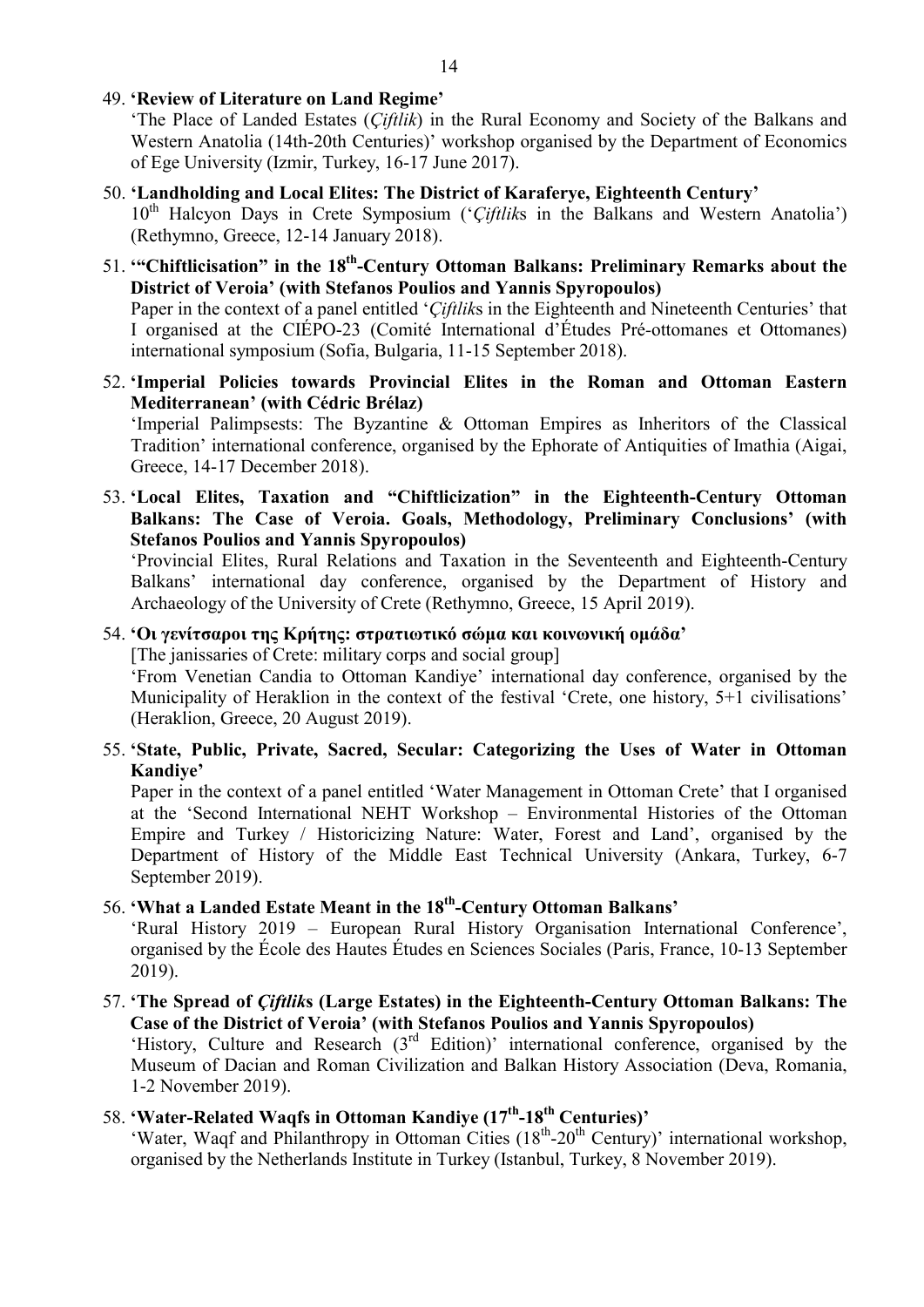59. 'Το νερό στην Κρήτη: Ερευνητικό πρόγραμμα για τη διαχείριση των υδάτινων πόρων στην Κρήτη κατά τη βενετική και οθωμανική περίοδο (13ος-19ος αιώνας)' (with Maria Vakondiou and Melina Manoura)

[Water in Crete: a research project about the management of water resources in Crete during the Venetian and Ottoman periods  $(13<sup>th</sup>-19<sup>th</sup>$  centuries)]

'5th Meeting for the Archaeological Work in Crete', organised by the Ephorate of Antiquities of Rethymno and the Department of History and Archaeology of the University of Crete (Rethymno, Greece, 21-24 November 2019).

60. 'Θρησκευτικές και κοινωνικοοικονομικές ταυτότητες και ιεραρχήσεις στην Ημαθία του 18ου αιώνα'

[Religious and socioeconomic identities and hierarchisations in eighteenth-century Imathia] 'Emathein: memory, culture and history in Imathia' conference, organised by the Ephorate of Antiquities of Imathia (Aigai, Greece, 6-8 December 2019).

# Seminars – Lectures

1. 'Karaferye and the Ottoman Eighteenth Century'

Paper read in the context of the 'Seminars on Turkey and the Ottoman Empire' series, Centre of Middle Eastern Studies-Skilliter Centre for Ottoman Studies (Cambridge, U.K., 14 November 1997).

2. 'Οθωμανικές αντιλήψεις περί εγκλήματος και τιμωρίας' (with Eleni Gara, University of the Aegean)

[Ottoman views about crime and punishment]

Lecture given at the Society for the Study of Modern Hellenism (Athens, Greece, 10 November 1999).

- 3. 'Το φθαρτό και το αιώνιο: μουσουλμανικές επιτύμβιες στήλες Ρεθύμνου' [From this world to eternity: Islamic gravestones in Rethymno] Lecture given at the Institute for Mediterranean Studies/Foundation for Research and Technology-Hellas (Rethymno, Greece, 12 March 2002).
- 4. 'Provincial Elites in the Ottoman Empire: Afterthoughts on a Symposium' Lecture given at the History Department of Boğaziçi University (Istanbul, Turkey, 9 May 2005).
- 5. '"Case-studying" the Ottoman Eighteenth Century: The Example of Karaferye' Lecture given at the Ottoman Bank Museum ('Economy and Society on Both Shores of the Aegean' series of seminars) (Istanbul, Turkey, 13 May 2005).

# 6. 'Η Βέροια της οθωμανικής περιόδου: μια δυναμική κοινωνία' [Veroia in the Ottoman period: a dynamic society] Lecture given at the invitation of the Municipality of Veroia (Veroia, Greece, 15 October 2007).

- 7. 'Οθωμανικές επιτύμβιες στήλες Ρεθύμνου: μια πηγή και τα προβλήματά της' [Ottoman gravestones from Rethymno: a source and its problems] Lecture given at the Seminar of the Section of Modern and Contemporary History, Department of History-Archaeology of the Aristotle University of Thessaloniki (Thessaloniki, Greece, 18 February 2009).
- 8. 'Crete under Ottoman Rule'

Lecture given at the Princeton University Global Seminar 'Islam, Empire, and Modernity: Turkey from the Caliphs to the 21st Century' (Rethymno, Greece, 17 June 2009).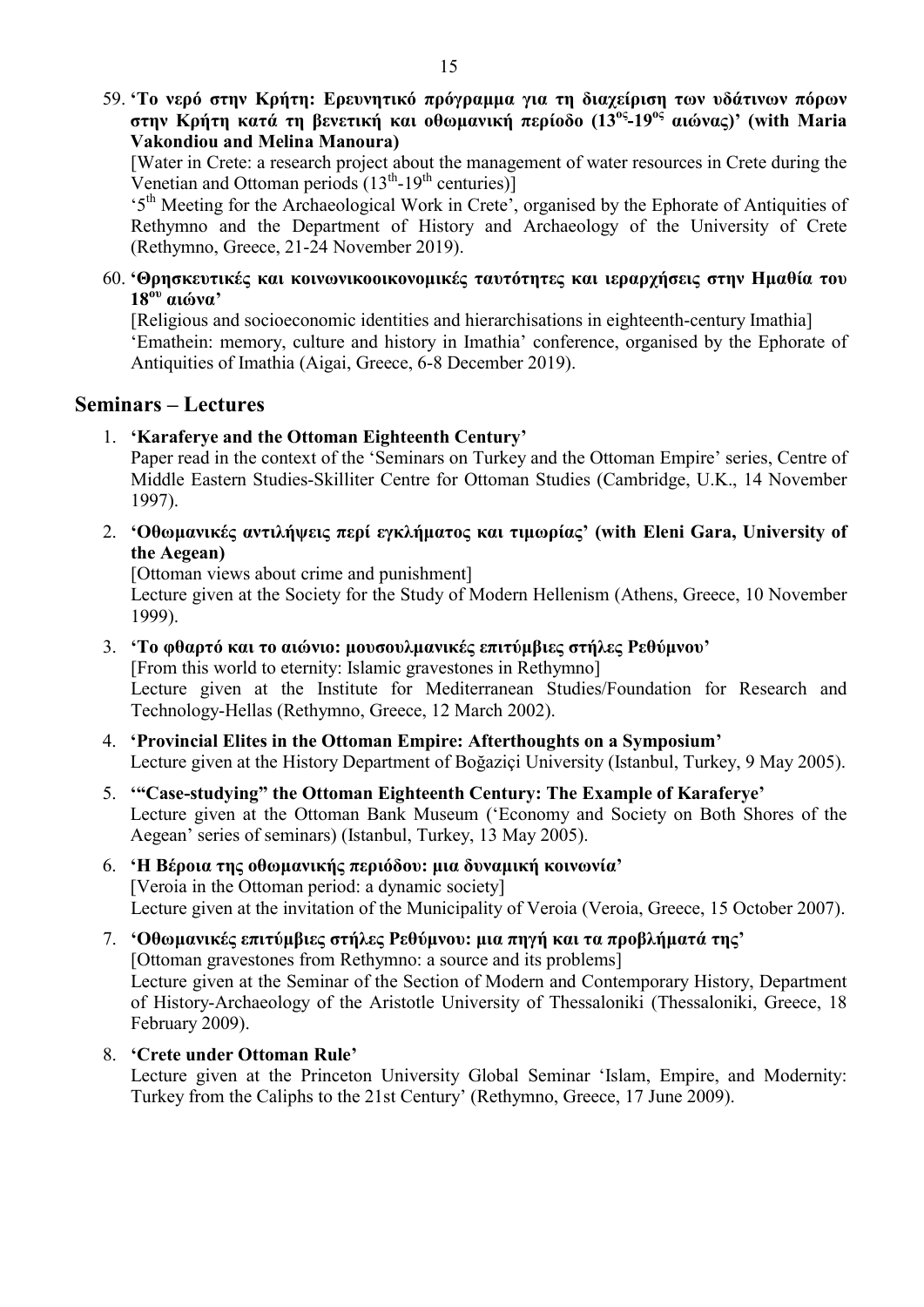[The Islamic gravestones of Ottoman Rethymno: a source and its problems] Lecture given at the Department of Turkish and Middle Eastern Studies of the University of

Cyprus (Nicosia, Cyprus, 6 October 2009).

10. 'Les élites provinciales dans les territoires balkaniques et grecs de l'Empire ottoman (XVII<sup>e</sup>-XIX<sup>e</sup> siècles)'

Series of four lectures given at the École Pratique des Hautes Études, Section des Sciences Historiques et Philologiques (Paris, France, 14 January – 2 February 2010).

#### 11. 'Ottoman Provincial Elites in the Eighteenth and Early Nineteenth Centuries'

Lecture given at the History Research Seminar of the Department of History of the National University of Ireland, Maynooth (Maynooth, Ireland, 25 March 2010).

#### 12. 'An Overview of the History of Crete under Ottoman Rule'

Lecture given to students of the University of Rosario, Colombia, who visited Greece with their Professor, Carla Bocchetti, Director of the University's Historical Archive (Heraklion, Greece, 30 June 2010).

13. 'Αστικός χώρος και βίος στο οθωμανικό Ηράκλειο: το τέμενος και η συνοικία «Γενί Τζαμί» κατά τον 18<sup>ο</sup> αιώνα'

[Urban space and life in Ottoman Heraklion: the 'Yeni Cami' mosque and quarter in the eighteenth century]

Lecture given in the context of the 'Presentation of the Translations of the Kadı Court Registers from the Turkish Archive of Heraklion', organised by the Vikelaia Municipal Library (Heraklion, Greece, 15 September 2010).

14. 'Studying Urban Life in Ottoman Crete: The Elhac Ali Pasha Quarter in Eighteenth-Century Kandiye'

Lecture given at the General Seminar of the Centre for Byzantine, Ottoman and Modern Greek Studies of the University of Birmingham (Birmingham, U.K., 21 October 2010).

15. '«Είναι του Θεού προσταγή, όποιος έρχεται στον κόσμο τούτο, να φεύγει κιόλας»: μουσουλμανικές επιτύμβιες στήλες της ύστερης οθωμανικής Κρήτης'

["It's God's order: all who come to this world, also have to depart": Islamic gravestones of late Ottoman Crete]

Lecture given at the Historical Museum of Crete (Heraklion, Greece, 9 April 2014).

16. « La Crète ottomane : un voyage historiographique »

Lecture given at the seminar: « L'organisation du territoire de la Crète en dehors des villes sous les époques vénitienne et ottomane (XIVe-XVIIIe siècles) », organised by the Maison méditerranéenne des sciences de l'homme (Aix-Marseille Université – CNRS) (Aix-en-Provence, France, 23 May 2014).

- 17. 'Urban Life in Ottoman Crete: The Case of the Elhac Ali Pasha Mahalle in Kandiye' Lecture given at Sabancı University, Faculty of Arts and Social Sciences (Istanbul, Turkey, 3 May 2016).
- 18. 'Islamic Gravestones of Ottoman Crete: An Imported Cultural Tradition on a Greek-Speaking Island'

Lecture given at Boğaziçi University, Department of History, 'Museum Lectures' series (Istanbul, Turkey, 5 May 2016).

19. 'Defterler-i Masarif-i Vilayet, Tevzi Defterleri, Local Elite, and Chiftlicisation: 18th-Century Karaferye Revisited'

Lecture given at Boğaziçi University, Economic History Working Group (Istanbul, Turkey, 24 May 2016).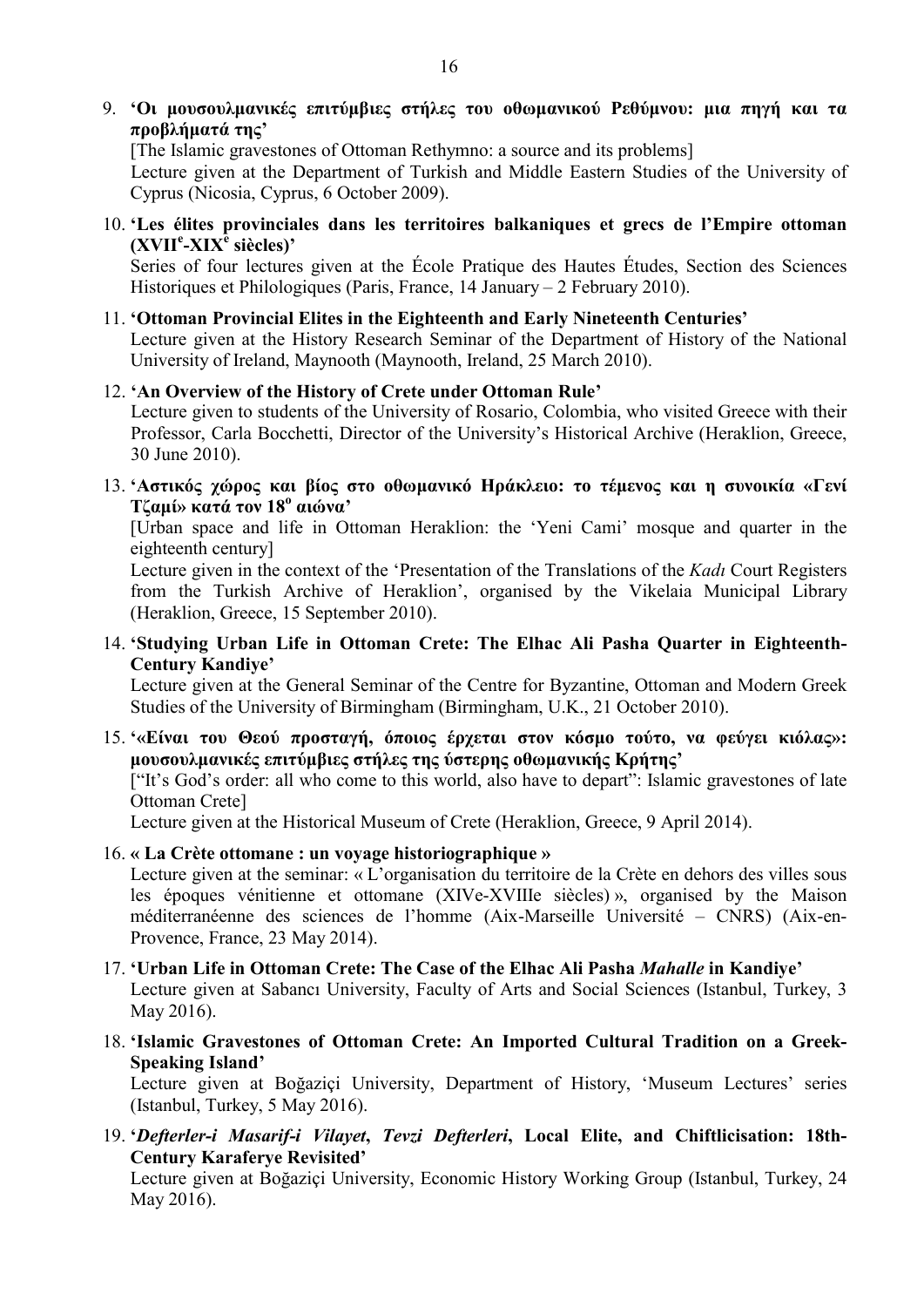# 20. 'Η εξέλιξη της οθωμανικής ιστορίας στην Ελλάδα και διεθνώς στη μετά το 1975 περίοδο' (with Elias Kolovos)

[The evolution of Ottoman history in Greece and internationally in the period after 1975] Lecture given at the postgraduate seminar of Prof. Olga Katsiardi-Hering, entitled 'Ego-History. 1975-2017. Η ιστοριογραφία για τον Νέο Ελληνισμό συνομιλεί με ρεύματα και τάσεις του παρελθόντος και της συγχρονίας' ['Ego-History. 1975-2017. The historiography about the modern Greek nation interacts with currents and tendencies of the past and present'], University of Athens, Department of History and Archaeology (Athens, Greece, 10 January 2017).

#### 21. 'Ο μαχαλάς και το δικαστήριο του καδή: η συνοικία του Χατζή Αλή Πασά στο Ηράκλειο' [The town quarter and the *kadı* court: the Elhac Ali Pasha quarter in Heraklion]

Lecture given in the context of the series 'Ο μίτος της Αριάδνης: ξετυλίγοντας την ιστορία της πόλης του Ηρακλείου είκοσι χρόνια μετά' [Ariadne's thread: unfolding the history of the city of Heraklion twenty years after], which was organised by the Independent Municipal Political Grouping 'Ηράκλεια Πρωτοβουλία' (Heraklion, Greece, 11 February 2017).

#### 22. 'Όταν το νερό δεν έτρεχε από τις βρύσες των σπιτιών: στιγμιότυπα σχετικά με τη διαχείριση και την αξία του στην οθωμανική Κρήτη'

[When water did not run from house taps: snapshots of its management and value in Ottoman Crete]

Lecture given at the Institute for Mediterranean Studies/Foundation for Research and Technology-Hellas on Researchers' Night (Rethymno, Greece, 29 September 2017).

# 23. 'Εγχειρήσεις κήλης και νεκροψίες στην οθωμανική Κρήτη (1670-1760): αρχειακά δεδομένα και μεθοδολογικά ζητήματα' (with Christos Kyriakopoulos)

[Hernia operations and autopsies in Ottoman Crete (1670-1760): archival data and methodological issues]

Lecture given at the Seminar of the Section of Modern and Contemporary History, Department of History-Archaeology of the Aristotle University of Thessaloniki (Thessaloniki, Greece, 25 January 2018).

24. 'An Imported Cultural Tradition in Material Abundance: The Islamic Gravestones of Ottoman Crete'

Lecture given at Princeton University, organised by the Program & Department of Near Eastern Studies, the Seeger Center for Hellenic Studies, and the M. Münir Ertegün Foundation (Princeton, U.S.A., 3 May 2018).

### 25. 'Religious Diversity around a Pasha's Mosque: An Urban Neighborhood in Ottoman Crete'

Lecture given at the Department of History of Queens College of the City University of New York (New York, U.S.A., 9 May 2018).

# Participation in conference committees

Member of the organising committees of:

- 1. 5<sup>th</sup> Halcyon Days in Crete Symposium ('Provincial Elites in the Ottoman Empire'), international symposium, Institute for Mediterranean Studies, Rethymno, Greece, 10-12 January 2003.
- 2. 'The Ottoman Empire and the Rise of Balkan Nationalisms 1789-1832: Conflict, Transformation, Adaptation', international conference, University of Crete, Rethymno, Greece, 13-14 December 2003.
- 3. 6<sup>th</sup> Halcyon Days in Crete Symposium ('Crete and the Eastern Mediterranean, 1645-1840'), international symposium, Institute for Mediterranean Studies, Rethymno, Greece, 13-15 January 2006.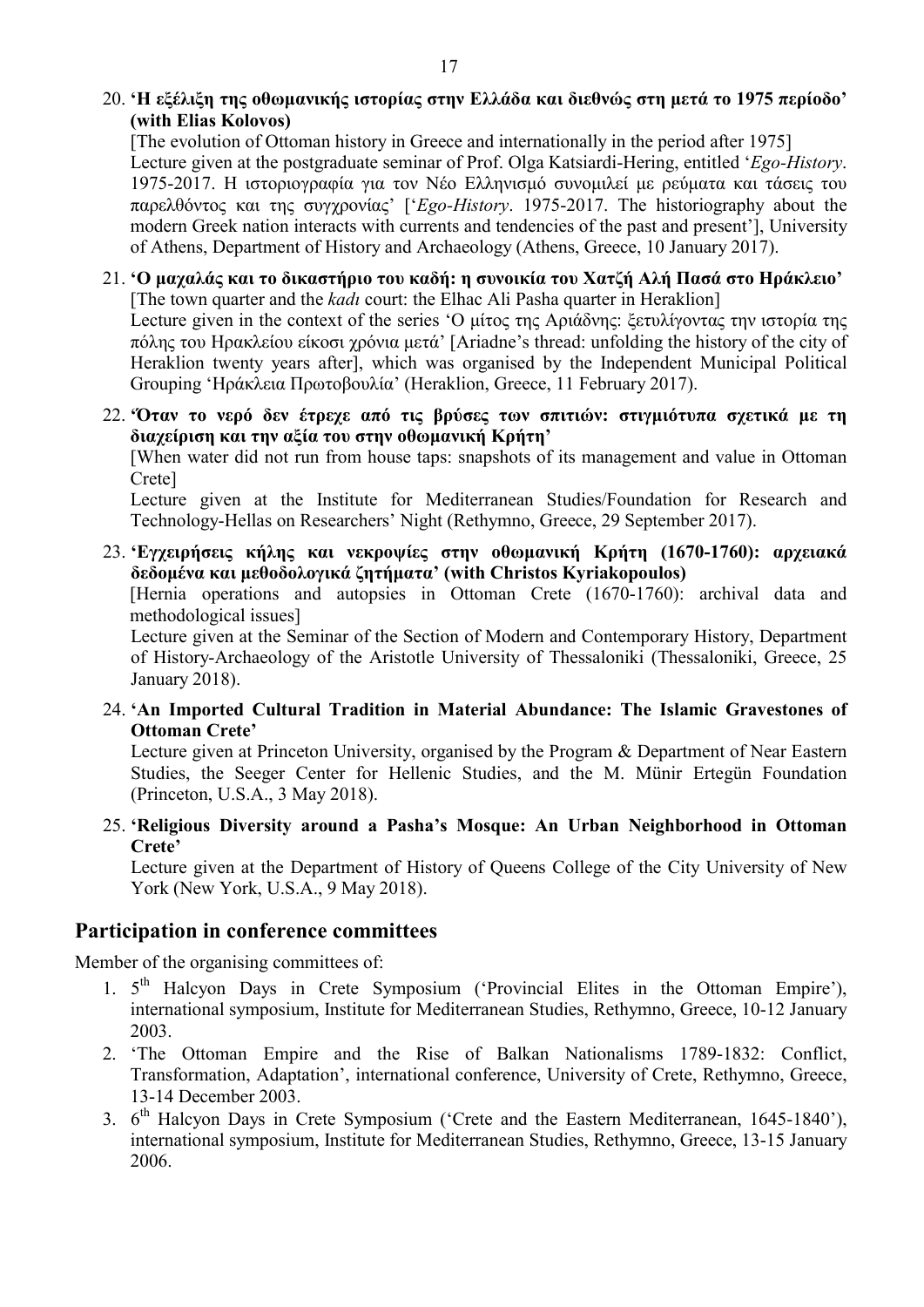- 4. 'Gender, Family and Property in Legal Theory and Practice: The European Perspective from 10th-20th Century', international conference, University of Crete and Institute for Mediterranean Studies, Rethymno, Greece, 21-23 September 2006.
- 5. 'War, Armies and Empires', international conference held in the context of COST Α36: 'Tributary Empires Compared: Romans, Mughals and Ottomans in the Pre-Industrial World from Antiquity till the Transition to Modernity', local organiser: Institute for Mediterranean Studies (in association with the University of Crete), Rethymno, Greece, 2-4 November 2007.
- 6.  $7<sup>th</sup>$  Halcyon Days in Crete Symposium ('Political Initiatives "From the Bottom Up" in the Ottoman Empire'), international symposium, Institute for Mediterranean Studies, Rethymno, Greece, 9-11 January 2009.
- 7. 8<sup>th</sup> Halcyon Days in Crete Symposium ('Ottoman Rural Societies and Economies'), international symposium, Institute for Mediterranean Studies, Rethymno, Greece, 13-15 January 2012.
- 8. 20<sup>th</sup> CIÉPO (Comité International d'Études Pre-ottomanes et Ottomanes) International Symposium, University of Crete and Institute for Mediterranean Studies, Rethymno, Greece, 27 June-1 July 2012.
- 9. 9<sup>th</sup> Halcyon Days in Crete Symposium ('Political Thought and Practice in the Ottoman Empire'), international symposium, Institute for Mediterranean Studies, Rethymno, Greece, 9- 11 January 2015.
- 10.  $10^{th}$  Halcyon Days in Crete Symposium ('Ciftliks in the Balkans and Western Anatolia'), international symposium, Institute for Mediterranean Studies, Rethymno, Greece, 12-14 January 2018.
- 11. 'Provincial Elites, Rural Relations and Taxation in the Seventeenth and Eighteenth-Century Balkans', international day conference, Department of History and Archaeology of the University of Crete. The day conference was organised in the context of the research project entitled "Local Elites, Taxation and 'Chiftlicization' in the Ottoman Balkans of the Eighteenth Century: The Case of Veroia", which was implemented through the Operational Program 'Human Resources Development, Education and Lifelong Learning' and was co-financed by the European Union (European Social Fund) and Greek national funds.

Member of the advisory academic committees of:

- 1. 1<sup>st</sup> Academic Conference about Imathia: History Archaeology Art Folklore, Society for the Study of the History and Civilisation of the District of Imathia, Veroia, Greece, 29 September-3 October 2010.
- 2. 11<sup>th</sup> International Congress of Cretan Studies, Association on History and Folklore Studies in Rethymno, Rethymno, Greece, 21-27 October 2011.
- 3. 'Imathia: Delineating its History through the Collections of the General State Archives', day conference, Society for the Study of the History and Civilisation of the District of Imathia – Greek General State Archives/Imathia Branch, Veroia, Greece, 25 May 2013.
- 4. 12<sup>th</sup> International Congress of Cretan Studies, Society of Cretan Historical Studies, Heraklion, Greece, 21-25 September 2016.
- 5. 'Imperial Palimpsests: The Byzantine & Ottoman Empires as Inheritors of the Classical Tradition', international conference, Ephorate of Antiquities of Imathia (Aigai, Greece, 14-17 December 2018).
- 6. 'Cultural Co-existence in Imathia from Antiquity to Our Days: Religious, Ethnic, Linguistic and Other Co-existences', conference, Society for the Study of the History and Civilisation of the District of Imathia, Veroia, Greece, 28 September 2019.
- 7. 'The Jewish Presence in Crete,  $19^{th}$ - $20^{th}$  c.', conference, General State Archives Historical Archive of Crete, Chania, Greece, 13 October 2019.
- 8. 'History, Culture and Research (3<sup>rd</sup> Edition)' international conference, Museum of Dacian and Roman Civilization and Balkan History Association, Deva, Romania, 1-2 November 2019.